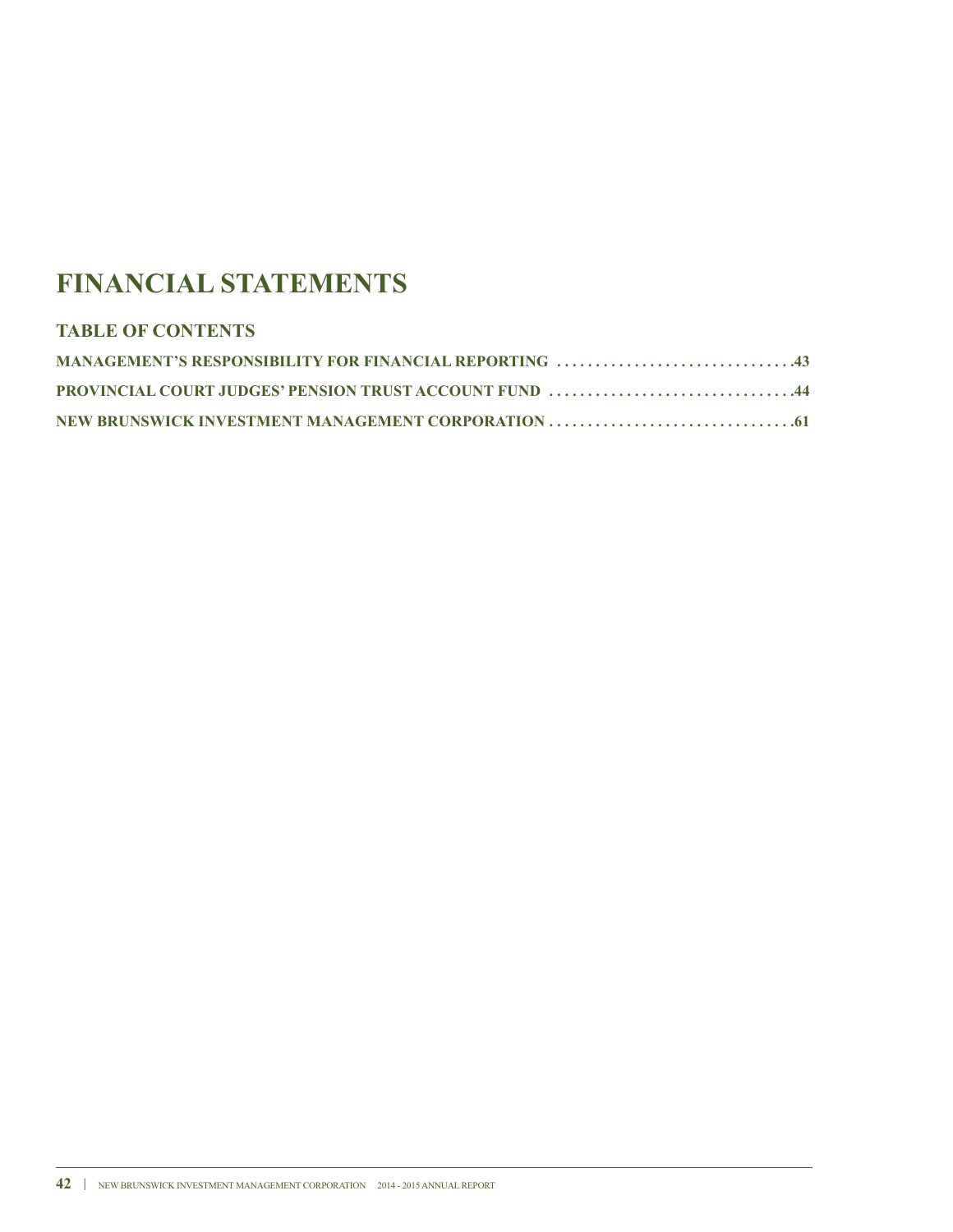# **MANAGEMENT'S RESPONSIBILITY FOR FINANCIAL STATEMENTS**

New Brunswick Investment Management Corporation ("NBIMC" or the "Corporation") was created on March 11, 1996 pursuant to the *New Brunswick Investment Management Corporation Act* of the New Brunswick Legislature (the "NBIMC Act") and was initially appointed as trustee of the pension fund assets of each of the *New Brunswick Public Service Superannuation Act*, the *New Brunswick Teachers' Pension Act* and the *New Brunswick Provincial Court Judges' Act*. Although continuing to serve as the investment manager, NBIMC ceased to be the trustee for the *New Brunswick Public Service Superannuation Act* when it was converted to the Public Service Shared Risk Plan on January 1, 2014 and for the *New Brunswick Teachers' Pension Act* when it was converted to a target benefit plan on July 1, 2014. NBIMC remains trustee of the Provincial Court Judges' Pension Trust Account Fund (the "Judges' Pension Fund").

The financial statements of the Judges'Pension Fund and of NBIMC have been prepared by management of the Corporation. They have been approved by the Board of Directors.

Management prepared the Judges' Pension Fund financial statements to comply with subsection 27(1) of the NBIMC Act. The Judges' Pension Fund financial statements are special purpose financial statements and reflect the net assets available for benefits and changes in net assets available for benefits in accordance with the basis of accounting as disclosed in Note 2(a) to the financial statements.

Management prepared the Corporation's financial statements in accordance with public sector accounting standards. The NBIMC financial statements are general purpose financial statements and include a Statement of Financial Position, Statement of Operations and Changes in Accumulated Deficit, Statement of Changes in Net Debt and Statement of Cash Flow.

Management is responsible for the integrity and fair presentation of the financial statements, including amounts based on best estimates and judgments. NBIMC maintains systems of internal control and supporting procedures to provide reasonable assurance that accurate financial information is available, that assets are protected and that resources are managed efficiently.

Ultimate responsibility for the financial statements rests with the Board of Directors of the Corporation. The Board is assisted in its responsibilities by the Audit Committee, consisting of four Board members the majority of whom are independent of NBIMC and the Plan Sponsor. The Audit Committee reviews the financial statements and recommends them for approval by the Board. The Audit Committee also reviews matters related to accounting, auditing, internal control systems, financial risk management and the scope, planning and audit findings of the internal and external auditors.

KPMG LLP, the external auditors of the financial statements, are directly accountable to the Audit Committee. They have conducted an independent examination of the financial statements in accordance with Canadian generally accepted auditing standards, performing such tests and other procedures as they consider necessary to express an opinion to the Board of Directors.

*John A. Sinclair Jan Imeson, CPA, CA President and Chief Executive Officer Chief Financial Officer*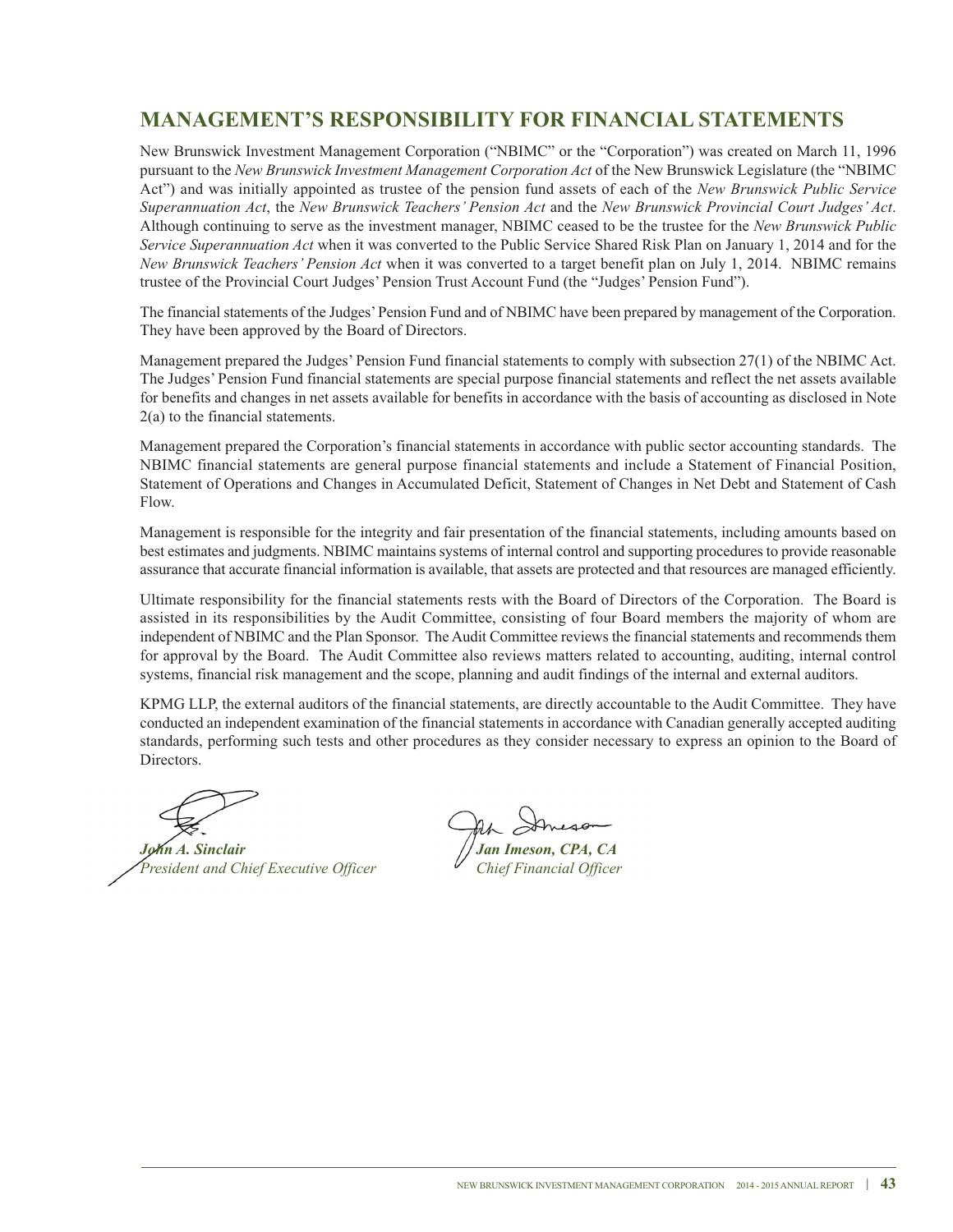# **PROVINCIAL COURT JUDGES' PENSION TRUST ACCOUNT FUND (formerly reported as Judges' Superannuation Fund)**

**FINANCIAL STATEMENTS YEAR ENDED MARCH 31, 2015**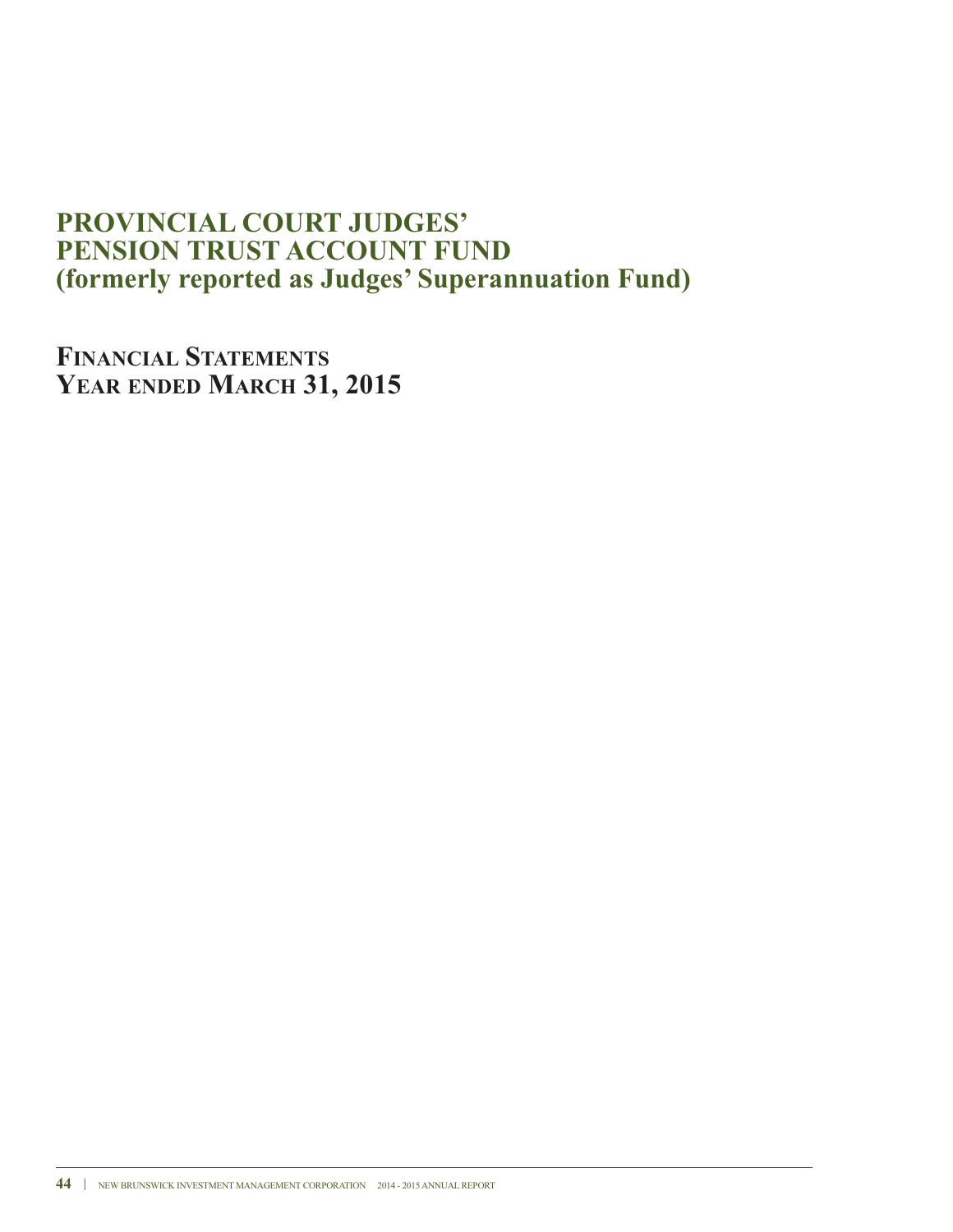# **INDEPENDENT AUDITORS' REPORT**

# **TO THE DIRECTORS OF NEW BRUNSWICK INVESTMENT MANAGEMENT CORPORATION**

We have audited the accompanying financial statements of Provincial Court Judges' Pension Trust Account Fund (formerly reported as Judges' Superannuation Fund) (the Entity) held in trust by the New Brunswick Investment Management Corporation, which comprise the statement of net assets available for benefits as at March 31, 2015, the statement of changes in net assets available for benefits for the year then ended, and notes, comprising a summary of significant accounting policies and other explanatory information. The financial statements have been prepared by management to comply with Subsection 27(1) of the New Brunswick Investment Management Corporation Act.

#### *Management's Responsibility for the Financial Statements*

Management is responsible for the preparation and fair presentation of these financial statements in accordance with Subsection 27(1) of the New Brunswick Investment Management Corporation Act; this includes determining that the basis of accounting is an acceptable basis for the preparation of the financial statements in the circumstances, and for such internal control as management determines is necessary to enable the preparation of financial statements that are free from material misstatement, whether due to fraud or error.

#### *Auditor's Responsibility*

Our responsibility is to express an opinion on these financial statements based on our audit. We conducted our audit in accordance with Canadian generally accepted auditing standards. Those standards require that we comply with ethical requirements and plan and perform an audit to obtain reasonable assurance about whether the financial statements are free from material misstatement.

An audit involves performing procedures to obtain audit evidence about the amounts and disclosures in the financial statements. The procedures selected depend on our judgment, including the assessment of the risks of material misstatement of the financial statements, whether due to fraud or error. In making those risk assessments, we consider internal control relevant to the entity's preparation and fair presentation of the financial statements in order to design audit procedures that are appropriate in the circumstances, but not for the purpose of expressing an opinion on the effectiveness of the entity's internal control. An audit also includes evaluating the appropriateness of accounting policies used and the reasonableness of accounting estimates made by management, as well as evaluating the overall presentation of the financial statements.

We believe that the audit evidence we have obtained is sufficient and appropriate to provide a basis for our audit opinion.

#### *Opinion*

In our opinion, these financial statements present fairly, in all material respects, the net assets available for benefits of the Entity as at March 31, 2015 and the changes in net assets available for benefits for the year then ended in accordance with Subsection 27(1) of the New Brunswick Investment Management Corporation Act.

#### *Basis of Accounting and Restriction of Use*

Without modifying our opinion, we draw attention to Note 2(a) to the financial statements, which describe the basis of accounting. The financial statements are prepared to assist the Directors of New Brunswick Investment Management Corporation and the Minister of Finance for the Province of New Brunswick for complying with Subsection 27(1) of the New Brunswick Investment Management Corporation Act. As a result, the financial statements may not be suitable for another purpose. Our report is intended solely for the Directors and the Minister of Finance and should not be used by parties other than the specified users.

 $k$ *PmG*  $44$ 

Chartered Professional Accountants June 8, 2015 Fredericton, Canada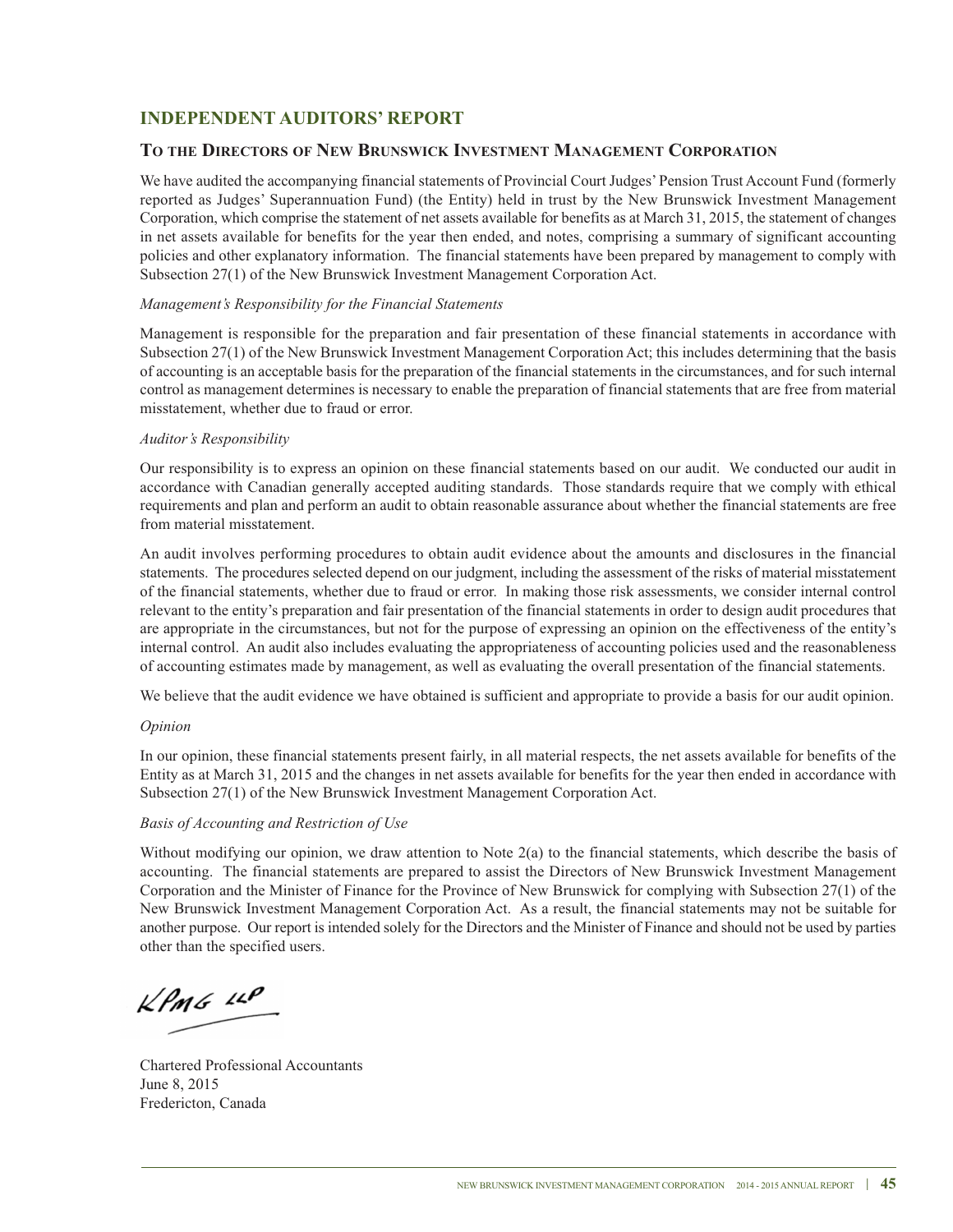# **PROVINCIAL COURT JUDGES' PENSION TRUST ACCOUNT FUND**

(formerly reported as Judges' Superannuation Fund) **Statement of Net Assets Available for Benefits** *(In thousands of Canadian dollars)*

# **AS AT MARCH 31, 2015**

|                                                           |   | 2015   |   | 2014   |
|-----------------------------------------------------------|---|--------|---|--------|
| <b>ASSETS</b>                                             |   |        |   |        |
| Investments (notes 3 and 4)                               |   | 41,988 | S | 37,215 |
| Contributions receivable from employer <i>(note 8)</i>    |   | 26     |   | 177    |
| Contributions from employees                              |   | 3      |   |        |
| Other receivable                                          |   | 20     |   |        |
| Total assets                                              |   | 42,037 |   | 37,393 |
| <b>LIABILITIES</b>                                        |   |        |   |        |
| Accounts payable and accrued liabilities (note $\delta$ ) |   | 29     |   | 45     |
| <b>NET ASSETS AVAILABLE FOR BENEFITS</b>                  | S | 42,008 | S | 37,348 |
|                                                           |   |        |   |        |

*See accompanying notes to the financial statements.*

# **PROVINCIAL COURT JUDGES' PENSION TRUST ACCOUNT FUND**

(formerly reported as Judges' Superannuation Fund)

**Statement of Changes in Net Assets Available for Benefits**

*(In thousands of Canadian dollars)*

# **YEAR ENDED MARCH 31**

|                                                      |    | 2015   |    | 2014   |
|------------------------------------------------------|----|--------|----|--------|
| <b>INCREASE IN NET ASSETS</b>                        |    |        |    |        |
| Net investment income (note 6)                       | S  | 5,405  | S  | 4,524  |
| Employee pension contributions (note $\delta$ )      |    | 381    |    | 374    |
| Employer pension contributions (note 8)              |    | 312    |    | 306    |
| Employer special contributions (note 8)              |    |        |    | 153    |
|                                                      |    | 6,098  |    | 5,357  |
| <b>DECREASE IN NET ASSETS</b>                        |    |        |    |        |
| Payments to sponsor for benefits                     |    | 1,312  |    | 1,343  |
| Payments to sponsor for expenses                     |    | 49     |    | 39     |
| Investment management fees                           |    | 77     |    | 60     |
|                                                      |    | 1,438  |    | 1,442  |
| <b>NET INCREASE FOR THE YEAR</b>                     |    | 4,660  |    | 3,915  |
| NET ASSETS AVAILABLE FOR BENEFITS, BEGINNING OF YEAR |    | 37,348 |    | 33,433 |
| NET ASSETS AVAILABLE FOR BENEFITS, END OF YEAR       | \$ | 42,008 | \$ | 37,348 |

*See accompanying notes to the financial statements.*

Commitments *(note 9)*

Approved on behalf of the Board:

Michael W. Walton John A. Sinclair

Chairman of the Board President and Chief Executive Officer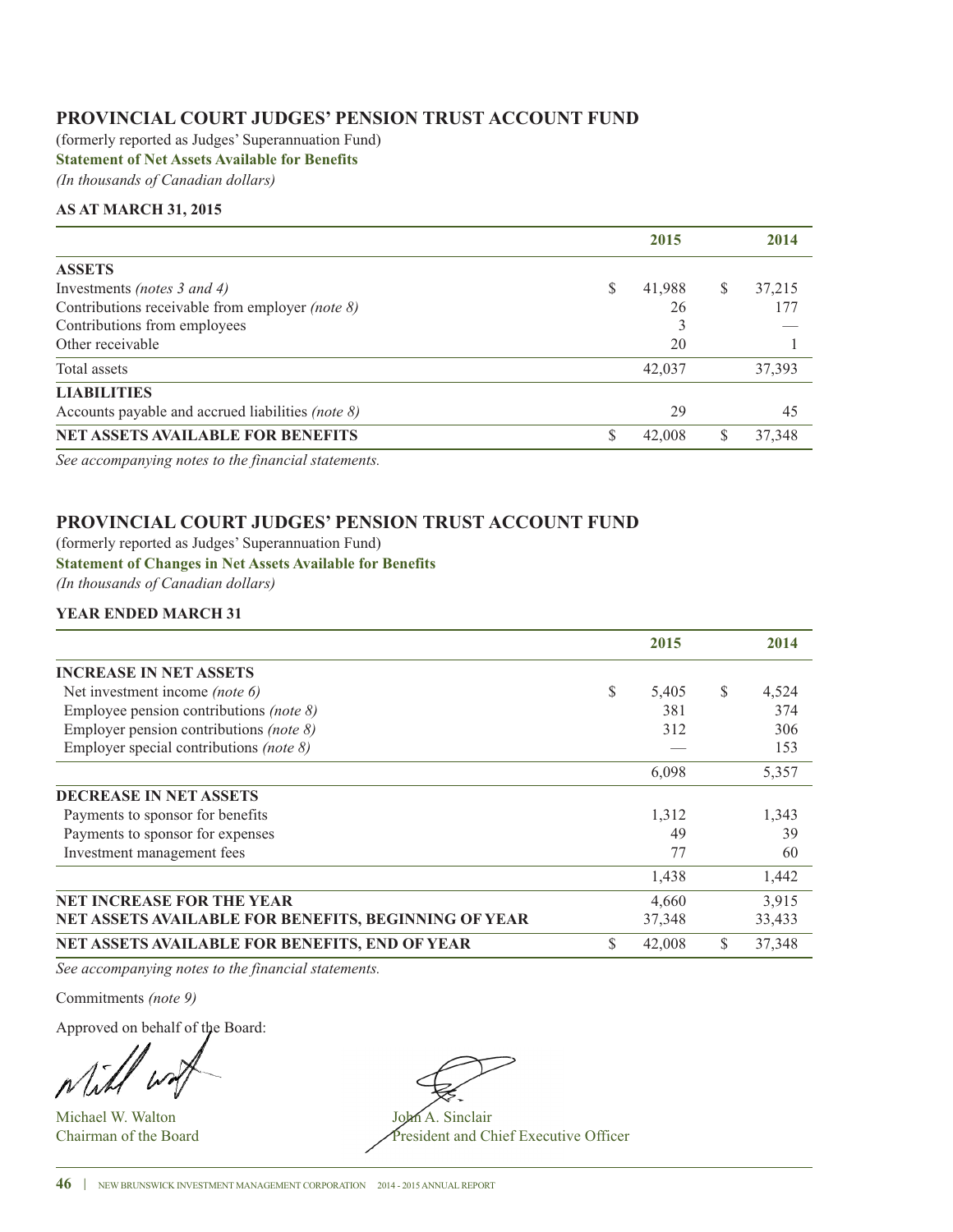# **PROVINCIAL COURT JUDGES' PENSION TRUST ACCOUNT FUND**

(formerly reported as Judges' Superannuation Fund) **Notes to Financial Statements** *(In thousands of Canadian dollars)*

# **YEAR ENDED MARCH 31, 2015**

The assets of the Provincial Court Judges' Pension Trust Account Fund ("the Trust Fund") are held in trust by the New Brunswick Investment Management Corporation ("NBIMC"). NBIMC was appointed as trustee on March 11, 1996, pursuant to the *New Brunswick Investment Management Corporation Act* of the New Brunswick Legislature (the "NBIMC Act") and assumed responsibility for the management of the Trust Fund's assets effective April 1, 1996.

On April 1, 1998, the assets of the Trust Fund were transferred to unit trust funds established by NBIMC. Each unit trust fund has a specific investment mandate. This portfolio structure facilitates the collective investment management and administration of the assets. The Trust Fund holds units of certain of the NBIMC unit trust funds in accordance with its Statement of Investment Policies ("SIP").

# **1. Summary Description of the Pension Plan**

The combined *Provincial Court Act* ("PCA") and *Provincial Court Judges' Pension Act* ("JPA") are legislated defined benefit pension plans. Below is a summary comparison of the features of each plan. For more complete information, reference should be made to the plans' legislation.

| <b>Feature</b>              | <b>PCA</b>                                                                   | <b>JPA</b>                                                                    |
|-----------------------------|------------------------------------------------------------------------------|-------------------------------------------------------------------------------|
| Contributions -<br>employee | 8.0% of earnings up to YMPE, 8.0% of<br>earnings in excess of YMPE.          | 8.0% of earnings up to YMPE, 8.0% of earnings in<br>excess of YMPE            |
| Contributions -<br>employer | Determined by an actuary, plus special<br>payments determined by an actuary. | Determined by an actuary, plus special payments<br>determined by an actuary.  |
| Unreduced benefits          | Age 60 with 25 years of service; or<br>Age 65 with 10 years of service.      | Age 60 with 2 years of service                                                |
| Reduced benefits            | N/A                                                                          | 2 years of service.                                                           |
| Basic benefit               | 60% of salary. Integrated with CPP.                                          | 2.5 - 3% per year of service up to 65% of salary.<br>Not integrated with CPP. |
| Annual benefit<br>indexing  | Up to $6.0\%$                                                                | Up to $5.0\%$                                                                 |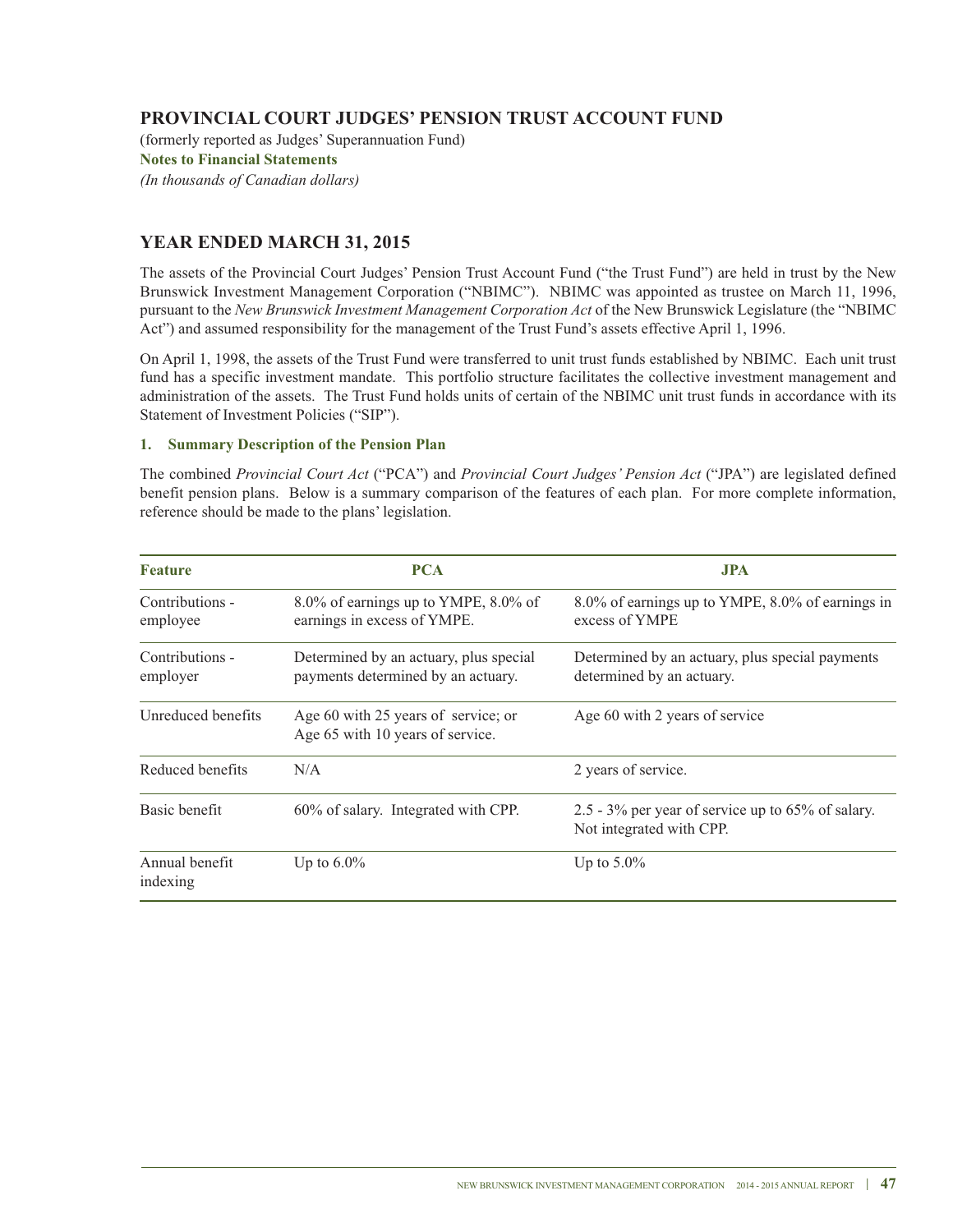# **2. Significant Accounting Policies**

#### *(a) Accounting entity and basis of presentation*

These special purpose financial statements provide information on the net assets available for benefits of the Trust Fund managed by NBIMC. They do not include the pension liabilities of the JPA ("the Plan"). Consequently, these financial statements do not purport to show the adequacy of the Trust Fund's assets to meet the Plan's pension obligations. Such an assessment requires additional information, such as the Plan's actuarial reports.

These financial statements have been prepared in accordance with Canadian accounting standards for pension plans in Part IV of the Chartered Professional Accountants'(CPA) of Canada Handbook excluding pension obligations and any resulting surplus or deficit. They are prepared solely for the information and use of the Board of Directors of NBIMC and the Minister of Finance for the Province of New Brunswick for complying with subsection 27(1) of the *NBIMC Act*. As a result, the financial statements may not be suitable for another purpose.

All investment assets and liabilities are measured at fair value in accordance with IFRS 13, *Fair Value Measurements*. In selecting or changing accounting policies that do not relate to its investment portfolio, Canadian accounting standards for pension plans requires the Trust Fund to comply on a consistent basis with either International Financial Reporting Standards ("IFRS") in Part I of the CPA Handbook or with Canadian accounting standards for private enterprises in Part II of the CPA Handbook. The Trust Fund has chosen to comply on a consistent basis with IFRS.

Certain comparative information has been reclassified from that which was previously presented in order to conform to the financial statement presentation adopted in the current year.

These financial statements have been prepared in accordance with the significant accounting policies set out below. These financial statements were authorized for issue by the NBIMC Board of Directors on June 8, 2015.

#### *(b) Basis of measurement*

These financial statements have been prepared on the historical cost basis except for investments, which are measured at fair value through the Statement of Changes in Net Assets Available for Benefits.

#### *(c) Financial instruments*

(i) Recognition and measurement

Financial assets and financial liabilities are initially recognized in the Statement of Net Assets Available for Benefits on the trade date, which is the date on which the Trust Fund becomes a party to the contractual provisions of the instrument.

All investments of the Trust Fund consist of units of NBIMC unit trust funds. The Trust Fund designates all investments as fair value through the Statement of Changes in Net Assets Available for Benefits upon initial recognition.

The fair value of each investment in units of the NBIMC unit trust funds is based on the calculated daily net asset value per unit multiplied by the number of units held, and represents the Trust Fund's proportionate share of the underlying net assets at fair values determined using closing market prices.

The underlying investments held in the NBIMC unit trust funds are valued at fair value as of the date of the financial statements. Fair value is the price that would be received to sell an asset or paid to transfer a liability in an orderly transaction between market participants at the measurement date in the principal or, in its absence, the most advantageous market to which the unit trust funds have access at that date.

The fair value of the financial assets and liabilities traded in active markets (such as exchange-traded derivatives and debt and equity securities) are based on quoted market prices at the close of trading on the reporting date.

If there is no quoted price in an active market, then the NBIMC unit trust funds use valuation techniques that maximize the use of the relevant observable inputs and minimize the use of unobservable inputs. The chosen valuation technique incorporates all of the factors that market participants would take into account in pricing a transaction.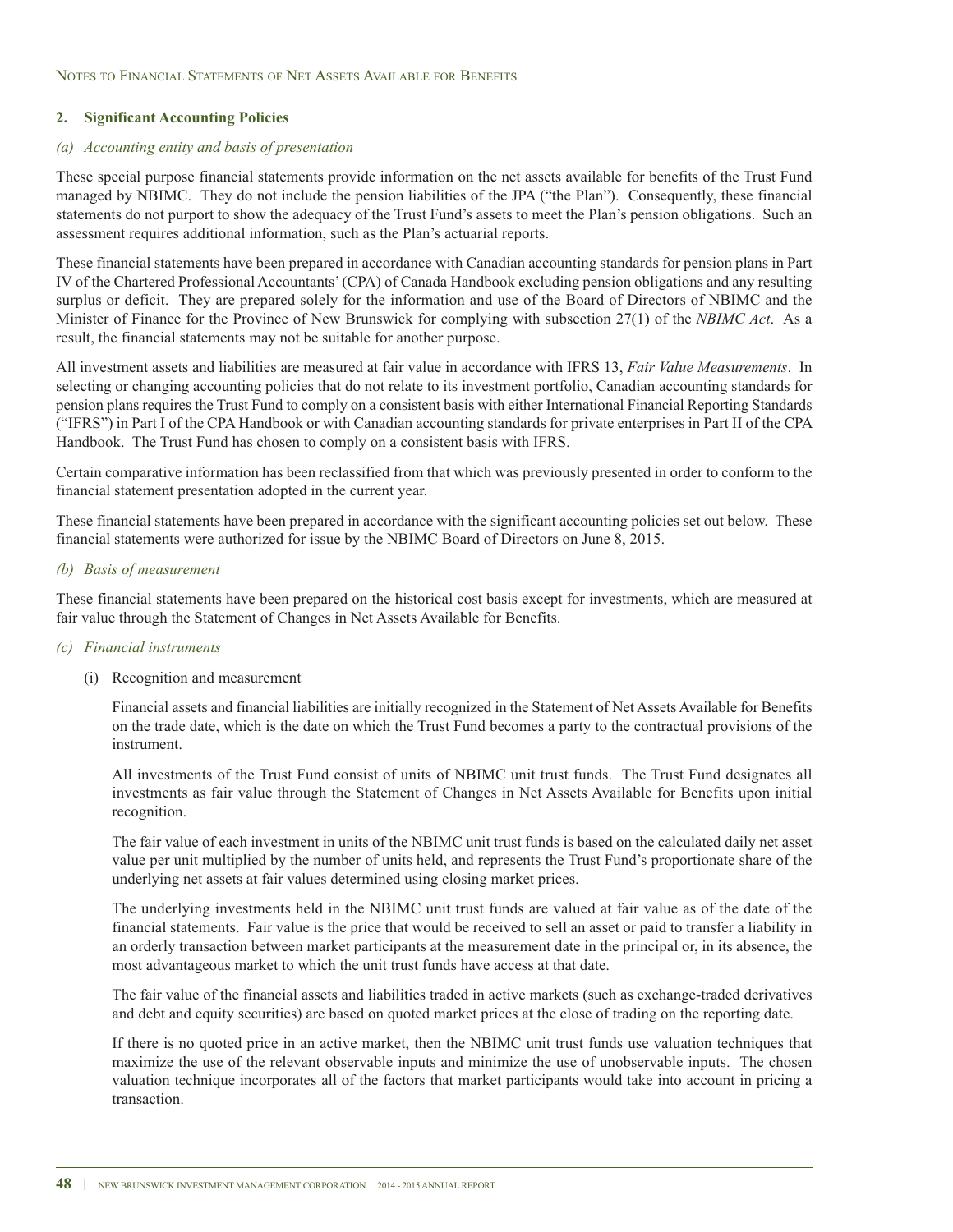# **2. Significant Accounting Policies (continued)**

Certain of the Trust Fund's financial assets and financial liabilities such as contributions and other receivables and accounts payable and accrued liabilities are measured at amortized cost, which is the cost at initial recognition, minus any reduction for impairment. The carrying amount of these assets and liabilities approximates fair value due to their short settlement period. At the reporting date, the Trust Fund assesses whether there is objective evidence that a financial asset at amortized cost is impaired. If such evidence exists, the Trust Fund recognizes an impairment loss as the difference between the amortized cost of the financial asset and the present value of the estimated future cash flows, discounted using the instrument's original effective interest rate.

(ii) Derecognition

The Trust Fund derecognizes a financial asset when the contractual rights to the cash flows from the asset expire, or are transferred in a transaction in which substantially all of the risks and rewards of ownership of the financial asset are transferred.

On derecognition of a financial asset, the difference between the carrying amount of the asset and the consideration is recognized in the Statement of Changes in Net Assets Available for Benefits as net investment income.

The Trust Fund derecognizes a financial liability when its contractual obligations are discharged or cancelled or expire.

*(d) Functional and presentation currency*

The financial statements are presented in Canadian dollars, which is the functional currency of the Trust Fund.

# *(e) Use of estimates and judgments*

The preparation of the Trust Fund's financial statements requires judgments, estimates and assumptions that affect the application of accounting policies and the reported amounts of assets and liabilities at the date of the Statement of Net Assets Available for Benefits. Significant estimates and judgments are required in determining the reported estimated fair value of private investments, which are included in the underlying investments held in the NBIMC unit trust funds, since these determinations may include estimates of expected future cash flows, rates of return and the impact of future events. Actual results may differ from those estimates. Estimates and underlying assumptions are reviewed on an ongoing basis. Revisions to accounting estimates are recognized in the period in which the estimates are revised and in any future years affected.

*(f) Taxes*

The Trust Fund is a Registered Pension Plan Trust as defined in the Income Tax Act and is not subject to income taxes.

*(g) Contributions*

Contributions from the Plan Sponsor and pension plan members are recorded in the period that payroll deductions are made.

*(h) Net investment income*

Investment transactions are recognized by the underlying unit trusts as of their trade date. Net investment income includes interest, dividends, realized and unrealized gains and losses in the value of the units held in each of the unit trusts.

#### *(i) Foreign currency translation*

Monetary assets and liabilities denominated in foreign currencies held by the NBIMC unit trust funds are translated at the prevailing rates of exchange at the date of the Statements of Net Assets Available for Benefits. Investment income and expenses are translated at the exchange rates prevailing on the transaction date. Realized and unrealized exchange gains and losses are included in investment income.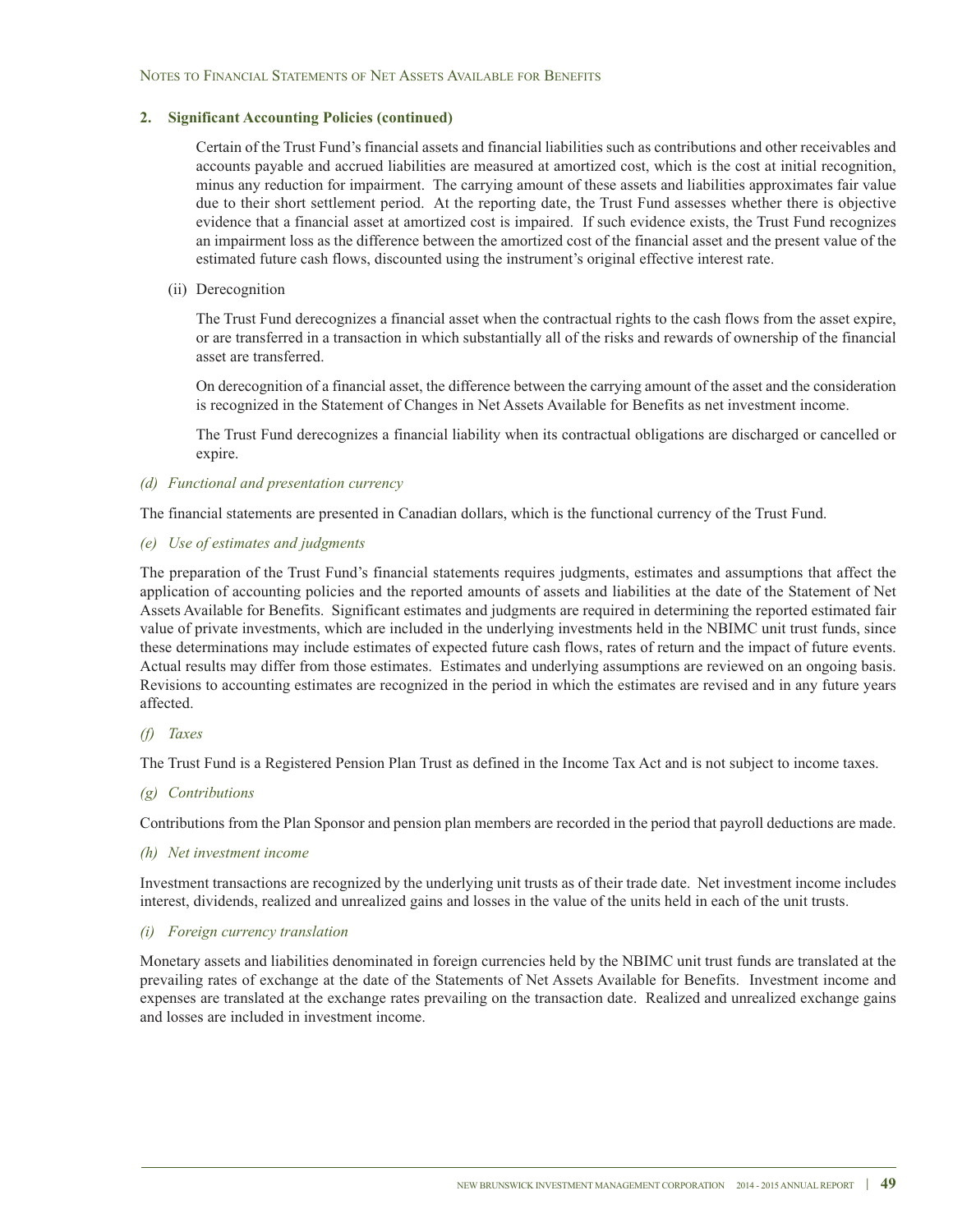# **2. Significant Accounting Policies (continued)**

#### *(j) Future changes in accounting policies*

The following standards, interpretations and amendments to published standards that are mandatory for future accounting periods, but where early adoption is permitted now, have not been duly adopted:

IFRS 9 (effective not earlier than 2018) - Financial instruments

Management is in the process of assessing the impact of this standard and believes that this amendment will not significantly affect the Trust Fund's net assets available for benefits but may affect the disclosures in the financial statements.

# **3. Investments**

The Trust Fund invests in certain pooled unit trust funds established by NBIMC, the trustee and investment manager for the Trust Fund. Each unit trust fund has a specific investment mandate. Investing in the unit trust funds enables the Trust Fund to achieve its required asset class weights in accordance with its SIP. Following is a summary description of each unit trust fund in which an interest is held by the Trust Fund during the year ended March 31, 2015:

# *NBIMC Nominal Bond Fund*

This fund invests primarily in investment grade bonds (a minimum of triple-B rated by a major rating agency) of G-7 countries and Canadian provinces paying a nominal rate of interest. The performance objective is to add 20 basis points to its benchmark, the FTSE TMX Canada All Government Bond Index, over a four-year moving average.

# *NBIMC Corporate Bond Fund*

This fund invests primarily in investment grade corporate bonds (a minimum of triple-B rated by a major rating agency) paying a nominal rate of interest. The performance objective is to add 20 basis points to its benchmark, the FTSE TMX All Corporate Bond Index, over a four-year moving average.

# *NBIMC New Brunswick Fixed Income Opportunity Fund*

This fund invests primarily in fixed income issues to finance economic activity in New Brunswick. The performance objective is to add 20 basis points to its benchmark, the FTSE TMX Canada All Government Bond Index, over a four-year moving average.

# *NBIMC Money Market Fund*

This fund invests primarily in fixed income securities having a maturity of less than one year. The performance objective is to add 20 basis points to its benchmark. The benchmark is calculated as 93% of the FTSE TMX Canada 91-Day Treasury Bill Index and 7% of the Call Loan Rate.

#### *NBIMC Student Investment Fund*

This fund is managed by students at the University of New Brunswick who are registered in the Student Investment Fund Program. Its initial capital of \$1 million, funded in 1998, has been invested using the same general investment policies and guidelines as are used by NBIMC. The overall benchmark for this fund is composed of 50% S&P/TSX Total Return Composite Index, 45% FTSE TMX Canada All Government Bond Index, 4.65% FTSE TMX 91-Day Treasury Bill Index and 0.35% Call Loan Rate. NBIMC staff closely monitor the activities of this fund, including executing and processing all transactions on behalf of the students.

#### *NBIMC Canadian Equity Index Fund*

This fund invests in physical securities and derivative strategies to gain exposure to various segments of the S&P/TSX Composite Index. Leverage on derivative products is avoided by ensuring each derivative product is supported by an appropriate value of short-term investments. The performance objective is to match the return of the S&P/TSX Total Return Composite Index over four year rolling periods.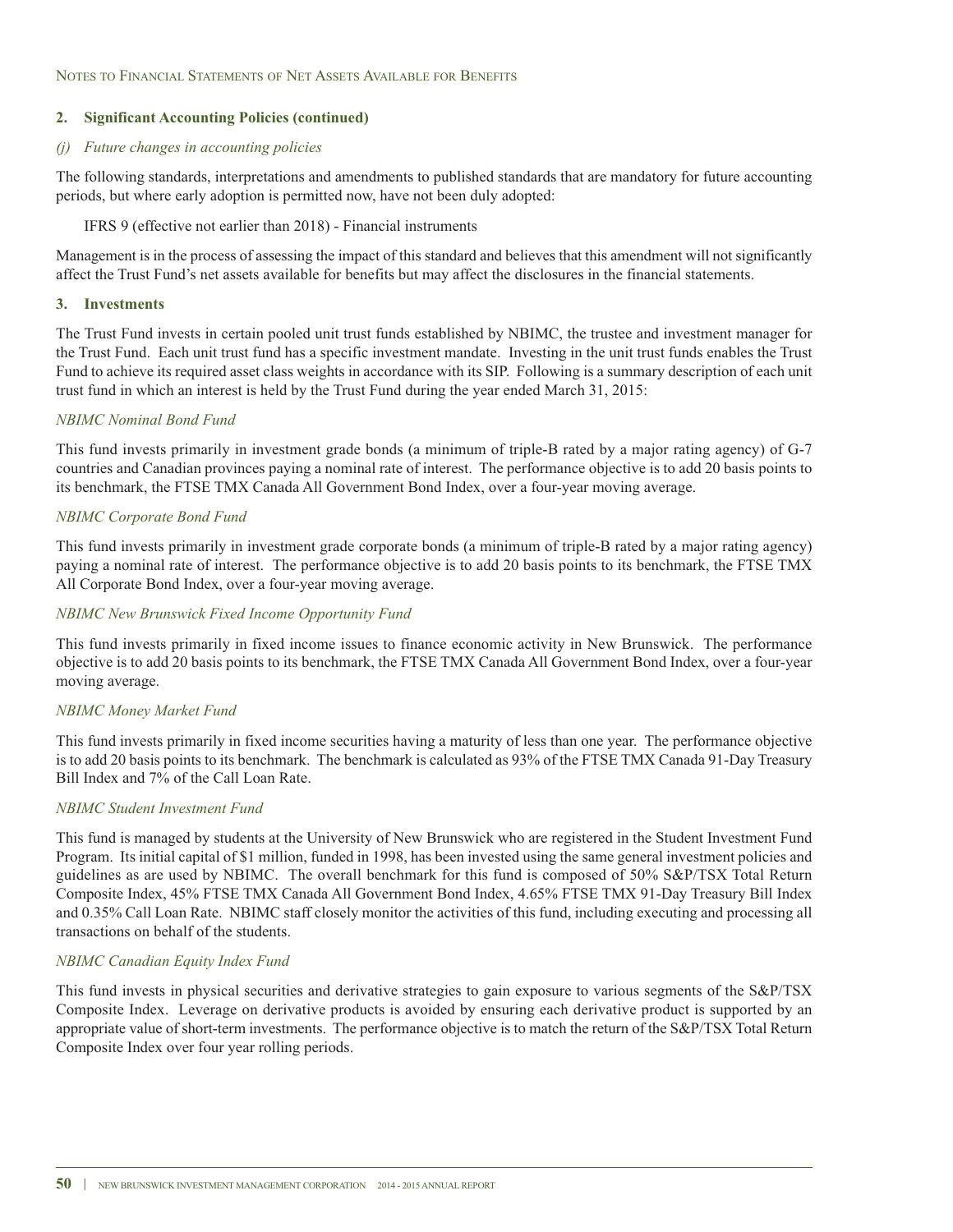# **3. Investments (continued)**

#### *NBIMC Low Volatility Canadian Equity Fund*

This fund actively invests in securities to gain exposure to the MSCI Canada Minimum Volatility Index (pre-October 1, 2014 – the S&P/TSX Composite Index). The objective is to achieve a long-term rate of return equivalent to this index net of fees on an annualized four year rolling average.

# *NBIMC External Canadian Equity Fund*

This fund is managed by external managers and invests in publicly traded Canadian equities. The performance objective is to add 150 basis points to its benchmark, the S&P/TSX Total Return Composite Index, over a four-year moving average.

# *NBIMC S&P/TSX Completion Index Fund*

Managed by an external manager, this fund invests primarily in the companies of the S&P/TSX Completion Index. The performance objective is to exceed the performance of its benchmark, the S&P/TSX Completion Total Return Index, by 150 basis points (after fees). Effective November 28, 2014, the assets of this fund were sold at fair value to the NBIMC Canadian Equity Index Fund and this fund was terminated.

#### *NBIMC Canadian Equity Active Long Strategy Fund*

This fund seeks to add value through prudent selection of individual securities and sector allocations through over and under weighting of the index. The performance objective is to add 150 basis points to its benchmark, the S&P/TSX Total Return Composite Index.

# *NBIMC External International Equity Fund*

This fund is managed by external managers and invests in publicly traded equities in markets in Europe, Australasia and the Far East. The performance objective is to exceed the performance of the benchmark, which is a weighting of the respective country or regional indices (CAD\$) by 150 basis points over a four-year moving average.

# *NBIMC EAFE Equity Index Fund*

This fund invests in securities in the MSCI EAFE (Developed Markets) Index (CAD\$). The objective is to achieve a rate of return equivalent to the MSCI EAFE (Developed Markets) Net Dividends. Previously, the Trust Fund had invested in the *NBIMC EAFE Equity Index Fund – Class N*, which had the same investment mandate but that fund was restricted to non-pension fund unitholders during 2015.

# *NBIMC Low Volatility International Equity Fund*

This fund actively invests in securities in the MSCI EAFE Minimum Volatility Total Return Index, Net (CAD\$) (pre-October 1, 2014 – the MSCI EAFE (Developed Markets) Net Dividends Index (CAD\$)). The objective is to achieve a longterm rate of return equivalent to this index, net of fees, on an annualized four year rolling average. Previously, the Trust Fund had invested in the *NBIMC Low Volatility International Equity Fund – Class N*, which had the same investment mandate but that fund was restricted to non-pension fund unitholders during 2015.

#### *NBIMC Low Volatility Emerging Markets Equity Fund*

This fund actively invests in securities in the MSCI Emerging Markets Minimum Volatility Daily Net Total Return Index (CAD\$). The objective is to achieve a long-term rate of return equivalent to this index, net of fees, on an annualized four year rolling average.

# *NBIMC U.S. Equity Index Fund*

This fund passively invests in physical securities and derivatives to gain exposure to the S&P 500 Index. Leverage on derivative products is avoided by ensuring each derivative product is supported by an appropriate value of short-term investments. The performance objective is to match the return of the S&P 500 Total Return Index (CAD\$).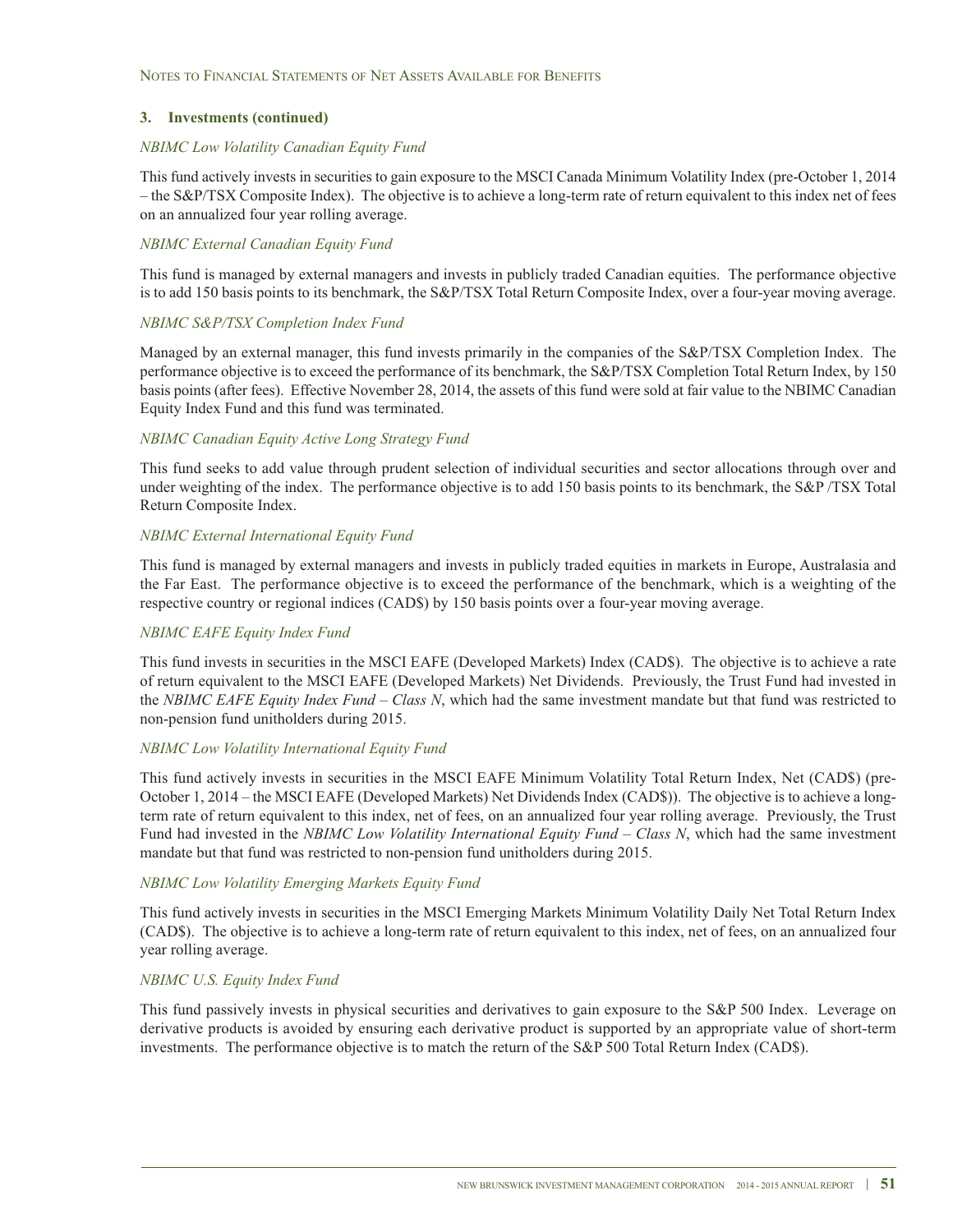# **3. Investments (continued)**

#### *NBIMC Low Volatility U.S. Equity Fund*

This fund actively invests in securities to gain exposure to the MSCI U.S.A. Minimum Volatility Total Return Index, Net (CAD\$) (pre-October 1, 2014 – S&P 500 Total Return Index (CAD\$)). The objective is to achieve a long-term rate of return equivalent to this index, net of fees, on an annualized four year rolling average.

# *NBIMC Inflation Linked Securities Fund*

This fund invests primarily in fixed income instruments that are adjusted for inflation of G-7 countries. The performance objective is to add 10 basis points to its benchmark, the FTSE TMX Canada Real Return Bond Index, over a four-year moving average.

#### *NBIMC Canadian Real Estate Fund*

This fund invests in private Canadian real estate investments, directly through a wholly owned subsidiary, NBIMC Realty Corp., or indirectly through limited partnerships or similar investment vehicles. The benchmark is inflation, as measured by the percentage change in the twelve-month CPI-Canada All Items Index, plus 4%.

# *NBIMC Canadian Real Estate Investment Trust Fund*

This fund invests in publicly-traded Canadian real estate investment trust (REIT) securities. The performance objective is to match the return of the S&P/TSX Capped REIT Index.

#### *NBIMC International Real Estate Fund*

This fund is managed by an external manager that invests primarily in publicly traded securities of international REITs. The performance objective is to add 150 basis points to the countries' blended REIT Equity Indices (CAD\$), net of fees, over the long-term.

#### *NBIMC Infrastructure Fund*

This fund was created to provide additional investment diversification through direct investment in infrastructure through co-investment structures. The benchmark is inflation, as measured by the percentage change in the twelve-month CPI-Canada All Items Index, plus 4%.

# *NBIMC North American Market Neutral Fund*

This fund focuses on adding value through security selection within its universe of the S&P/TSX Composite Index as well as certain publicly traded U.S.-listed stocks. Favored securities are purchased and offset by a corresponding short position in another security within the same sector. The portfolio is supported by a cash underlay and its performance objective is to add 350 basis points annually over a four-year moving average basis to its benchmark. The benchmark is calculated as 93% of the FTSE TMX Canada 91-Day Treasury Bill Index and 7% of the Call Loan Rate.

#### *NBIMC Quantitative Strategies Fund*

This fund seeks to add value by investing in either long or short positions where announced mergers or dual class share structures present arbitrage potential. Short positions are supported by cash underlay. The objective is to add 350 basis points over its benchmark. The benchmark is calculated as 93% of the FTSE TMX Canada 91-Day Treasury Bill Index and 7% of the Call Loan Rate.

#### *NBIMC New Brunswick and Atlantic Canada Equity Opportunity Fund*

This fund invests in public and private equities or instruments convertible into equities of New Brunswick and Atlantic Canada companies. The performance objective is to achieve a 4% real rate of return over a long-term investment horizon.

#### *NBIMC Private Equity Fund*

This fund is managed by external managers that invest primarily in non-publicly traded securities of U.S. and European companies. The performance objective is to exceed the performance of its benchmark, a blend of the respective countries' total return indices (CAD\$).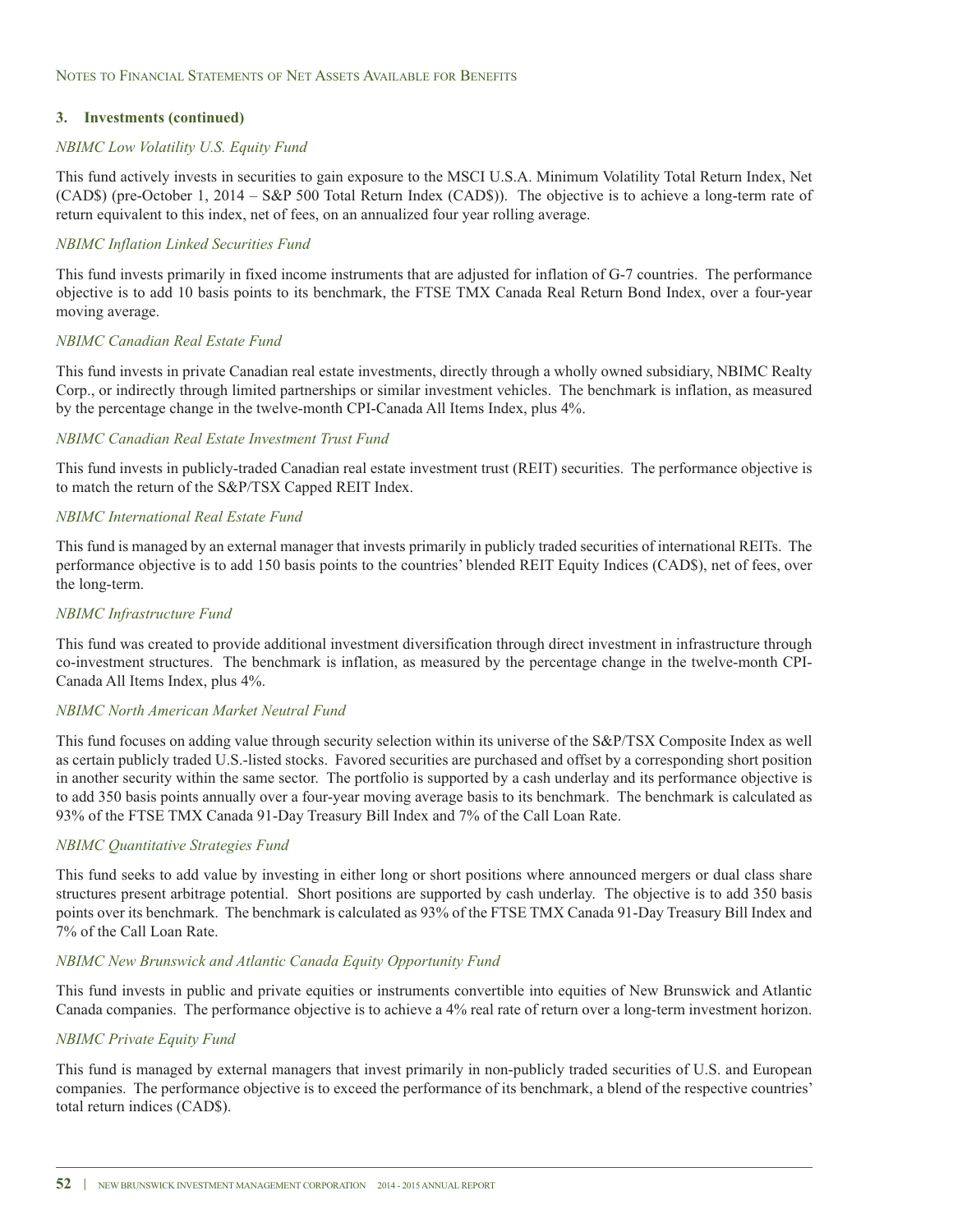# **3. Investments (continued)**

Following are details of unit trust holdings by the Trust Fund:

|                                                  | <b>Number of</b><br><b>Units</b> | Unit<br><b>Value</b> |              | <b>Fair Value</b><br>March 31, | <b>Fair Value</b><br>March 31, |
|--------------------------------------------------|----------------------------------|----------------------|--------------|--------------------------------|--------------------------------|
| (\$ thousands)                                   | (# rounded)                      | (dollars)            |              | 2015                           | 2014                           |
| <b>Fixed Income:</b>                             |                                  |                      |              |                                |                                |
| <b>NBIMC</b> Nominal Bond Fund                   | 2,594                            | \$<br>2,597          | \$           | 6,736                          | \$<br>5,932                    |
| NBIMC Corporate Bond Fund                        | 4,527                            | 1,205                |              | 5,455                          | 2,707                          |
| NBIMC New Brunswick Fixed Income                 |                                  |                      |              |                                |                                |
| Opportunity Fund                                 | 17                               | 3,069                |              | 53                             | 52                             |
| NBIMC Money Market Fund                          | 442                              | 1,581                |              | 699                            | 701                            |
| <b>NBIMC Student Investment Fund</b>             | $\overline{4}$                   | 3,285                |              | 12                             | 11                             |
|                                                  |                                  |                      |              | 12,955                         | 9,403                          |
| <b>Equities:</b>                                 |                                  |                      |              |                                |                                |
| NBIMC Canadian Equity Index Fund                 | 495                              | 3,139                |              | 1,554                          | 3,951                          |
| NBIMC Low Volatility Canadian Equity Fund        | 1,729                            | 1,443                |              | 2,495                          | 790                            |
| NBIMC External Canadian Equity Fund              | 377                              | 3,748                |              | 1,415                          | 1,494                          |
| NBIMC S&P/TSX Completion Index Fund              |                                  |                      |              |                                | 735                            |
| NBIMC Canadian Equity Active Long Strategy Fund  | 567                              | 1,317                |              | 748                            | 838                            |
| NBIMC External International Equity Fund         | 416                              | 2,014                |              | 839                            | 923                            |
| NBIMC EAFE Equity Index Fund                     | 1,365                            | 1,408                |              | 1,922                          |                                |
| NBIMC EAFE Equity Index Fund - Class N           |                                  |                      |              |                                | 4,464                          |
| NBIMC Low Volatility International Equity Fund   | 1,505                            | 1,806                |              | 2,718                          |                                |
| NBIMC Low Volatility International               |                                  |                      |              |                                |                                |
| Equity Fund - Class N                            |                                  |                      |              |                                | 1,119                          |
| NBIMC Low Volatility Emerging Markets            |                                  |                      |              |                                |                                |
| <b>Equity Fund</b>                               | 1,333                            | 960                  |              | 1,278                          |                                |
| NBIMC U.S. Equity Index Fund                     | 1,258                            | 2,230                |              | 2,805                          | 3,804                          |
| NBIMC Low Volatility U.S. Equity Fund            | 1,294                            | 2,149                |              | 2,780                          | 1,203                          |
|                                                  |                                  |                      |              | 18,554                         | 19,321                         |
| <b>Inflation Linked Assets:</b>                  |                                  |                      |              |                                |                                |
| NBIMC Inflation Linked Securities Fund           | 544                              | 3,651                |              | 1,987                          | 3,267                          |
| NBIMC Canadian Real Estate Fund                  | 240                              | 3,589                |              | 861                            | 657                            |
| NBIMC Canadian Real Estate Investment Trust Fund | 867                              | 1,193                |              | 1,035                          | 734                            |
| <b>NBIMC</b> International Real Estate Fund      | 172                              | 6,645                |              | 1,145                          | 822                            |
| NBIMC Infrastructure Fund                        | 261                              | 1,347                |              | 352                            | 329                            |
|                                                  |                                  |                      |              | 5,380                          | 5,809                          |
| <b>Alternative Investments:</b>                  |                                  |                      |              |                                |                                |
| NBIMC North American Market Neutral Fund         | 940                              | 1,260                |              | 1,185                          | 538                            |
| <b>NBIMC</b> Quantitative Strategies Fund        | 1,619                            | 1,328                |              | 2,149                          | 769                            |
| NBIMC New Brunswick and Atlantic Canada          |                                  |                      |              |                                |                                |
| <b>Equity Opportunity Fund</b>                   | 21                               | 4,582                |              | 98                             | 100                            |
| <b>NBIMC Private Equity Fund</b>                 | 724                              | 2,303                |              | 1,667                          | 1,275                          |
|                                                  |                                  |                      |              | 5,099                          | 2,682                          |
|                                                  |                                  |                      | $\mathbb{S}$ | 41,988                         | \$<br>37,215                   |
|                                                  |                                  |                      |              |                                |                                |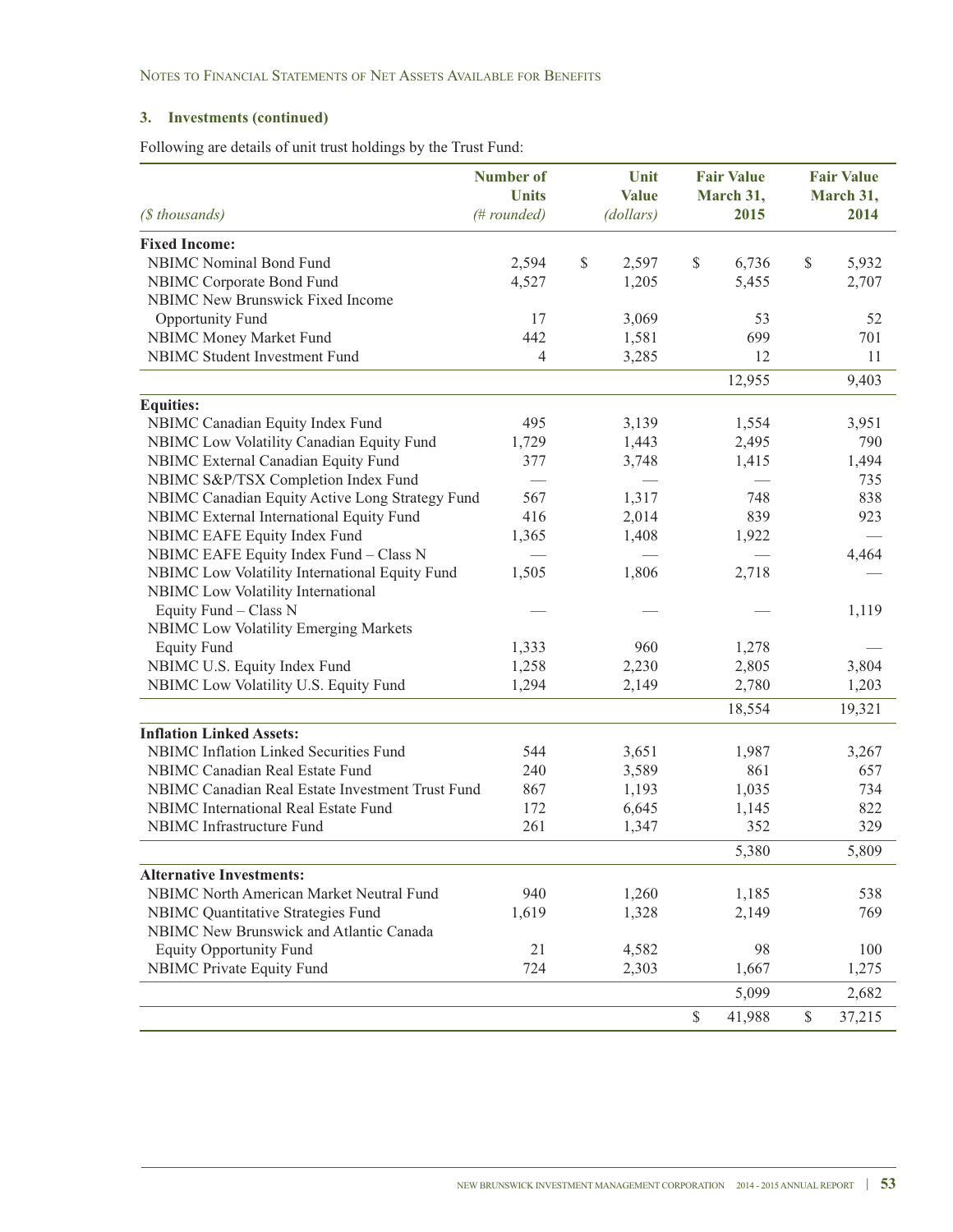# **4. Fair Value of Financial Instruments**

Investments are valued at fair value with changes in fair values over time recognized in net investment income.

The determination of fair value is dependent upon the use of measurement inputs with varying degrees of subjectivity. The level of subjectivity can be classified and is referred to as the fair value hierarchy. The fair value hierarchy levels are:

**Level 1** – Quoted market prices in active markets. This is considered to be the most reliable input for fair value measurement. A financial instrument is regarded as quoted in an active market if quoted prices are readily or regularly available from an exchange or prices represent actual and regularly occurring market transactions on an arm's length basis.

**Level 2** – Inputs (other than quoted prices included within Level 1) that are observable for the investment, either directly or indirectly. These inputs include quoted prices for similar investments in active markets, quoted prices for identical or similar investments in markets that are not active, and inputs other than quoted prices that are observable for the investment. These are inputs that are derived principally from, or corroborated by, observable market data by correlation or other means.

**Level 3** – Inputs that are unobservable that are used to measure fair value when observable inputs are not available. Unobservable inputs reflect subjective assumptions that market participants may use in pricing the investment.

The units held in each NBIMC unit trust fund are classified as a Level 2 investment since the units are priced based on each unit trust net asset value, which is observable, but the units are not traded in an active market. Previously, the Trust Fund classified its investments in the NBIMC unit trust funds as either a Level 2 or a Level 3 investment depending upon the significant measurement inputs used for the underlying securities. The comparative information has been reclassified to conform to the financial statement presentation adopted in the current year. There were no transfers between Level 2 and Level 3 in either the current or comparative year.

#### **5. Financial Instrument Risk Management**

Financial instruments are exposed to risks such as market, interest rate, credit and liquidity risk.

Under its terms of reference, the NBIMC Board of Directors has overall responsibility for understanding the principal risks facing the Trust Fund and the systems that management has put in place to mitigate and manage those risks. Accordingly, the NBIMC Board of Directors is responsible for the establishment of a SIP for the Trust Fund. Day-to-day investment activities and monitoring of risk controls are delegated to management, which acts in accordance with the SIP. Management produces quarterly reporting of investment performance, policy compliance, and trends and changes in investment risks for the Board of Directors.

Management, using information from independent actuarial valuations as well as expectations concerning financial markets, is responsible for the development of a recommended investment asset mix that seeks to deliver the long-term investment return required in the actuarial valuation of the Plan. This process has the intent of constructing the most efficient investment portfolio to meet the actuarial requirements in a risk controlled fashion. This recommended strategic asset allocation is prepared on at least a triennial basis for consideration by the Board. Once approved, management is responsible for the implementation of the asset mix decision.

(a) Market Risk: Market risk is the risk that the value of an investment will fluctuate as a result of changes in market prices whether those changes are caused by factors specific to the individual investment or factors affecting all securities traded in the market. Market risk includes foreign currency risk, interest rate risk and pricing risk among others. The principal level for managing market risk is to invest in widely diversified countries, sectors and issuers. The Trust Fund holds investments in unit trust funds that invest in active and passive investment strategies and are diversified among domestic and international markets.

Investment strategies used by the unit trust funds may involve the use of financial derivatives such as forward foreign exchange contracts or total return swaps. Investment strategies also include "market neutral" strategies whereby an investment in a long position in one stock is matched with a short position in another stock, typically within the same industry sector. With the limited exception of prudent financing for investments in real property, the SIP for the Trust Fund precludes the use of leverage in the investment portfolio. Accordingly, to the extent that there is market exposure from derivative investments and short positions, the Trust Fund will hold cash underlay equal to the amount of market exposure. Market neutral strategies help to mitigate market risk through adherence to maximum investment limits and stop loss constraints, and have a lower correlation to broad market indices.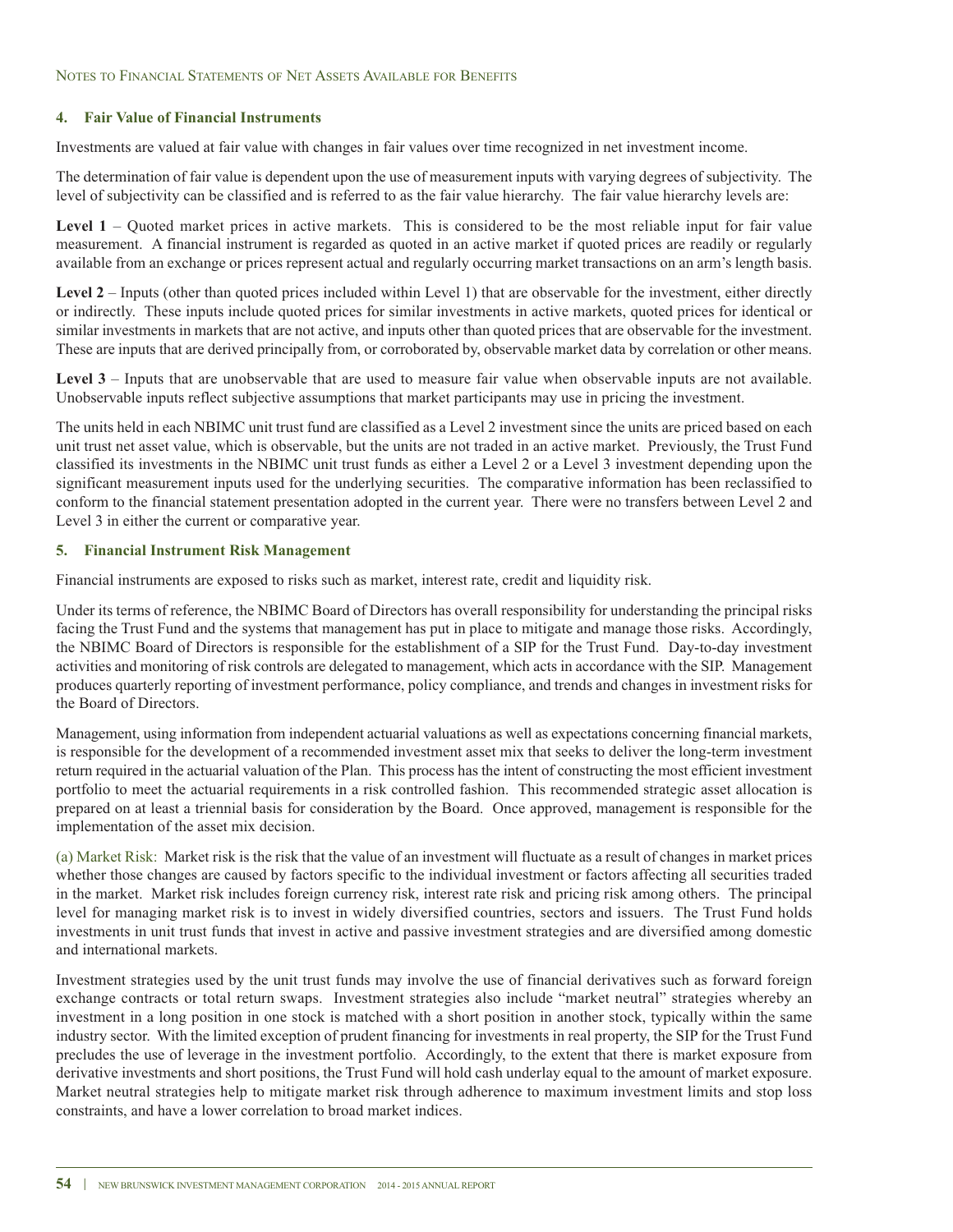NBIMC conducts certain of its investment activities in the unit trust funds on behalf of the Trust Fund by trading through broker channels on regulated exchanges and in the over-the-counter market. Brokers typically require that collateral be pledged against potential market fluctuations when trading in derivative financial instruments or when shorting security positions. As at March 31, 2015 the fair value of securities that have been deposited or pledged with various financial institutions as collateral or margin on account was \$1,800 (2014 – \$634) *(see also note 5(c))*.

Foreign currency risk arises from holding investments denominated in currencies other than the Canadian dollar. All of the Trust Fund's investments are in Canadian dollar denominated unit trust funds managed by NBIMC, however certain of the unit trust funds invest in assets denominated in foreign currencies or domiciled in foreign jurisdictions. The SIP for the Trust Fund permits hedging of foreign currency exposure at the portfolio manager's discretion.

Approximately 36% (2014 – 36%) of the Trust Fund's underlying investments are denominated in currencies other than the Canadian dollar, with the largest foreign currency exposure being to the U.S. dollar (20.13%; 2014 – 19%) and the Euro  $(4.1\%; 2014 - 5.5\%)$ .

A 1% increase or decrease in the value of the Canadian dollar against all currencies would result in an approximate decrease or increase in the value of the net investment assets at March 31, 2015 of \$150 (2014 – \$133).

Interest rate risk refers to the effect on the market value of investments due to fluctuation of interest rates. The Trust Fund invests in certain unit trust funds that invest in fixed income securities whose fair values are sensitive to interest rates. The SIP requires NBIMC to adhere to guidelines on duration and yield curve, which are designed to mitigate the risk of interest rate volatility.

If interest rates increased by 1%, and all other variables are held constant, the potential loss in fair value to the net investment assets at March 31, 2015 would be approximately  $$1,231$  (2014 –  $$1,148$ ).

Pricing risk is the risk that equity investments will change in value due to future fluctuations in market prices caused by factors specific to an individual equity investment or other factors affecting all equities traded in the market. The Trust Fund is exposed to price risk associated with the underlying equity investments held in pools managed by NBIMC. If equity market price indices declined by 1%, and all other variables are held constant, the potential loss at March 31, 2015 would be approximately \$209 (2014 – \$190).

(b) Credit Risk: The Trust Fund is exposed to credit-related risk in the event that a unit trust investment in a derivative or debt security counterparty defaults or becomes insolvent. NBIMC has established investment criteria which are designed to manage credit risk by establishing limits by issuer type and credit rating for fixed income and derivative credit exposure. NBIMC monitors these exposures monthly. Such derivative and short and long-term debt securities are restricted to those having investment grade ratings, as provided by a third party rating agency. In addition, each counterparty exposure is restricted to no more than 5% of total assets. Investment grade ratings are BBB and above for longer term debt securities and R-1 for short-term debt. Any credit downgrade below investment grade is subject to review by the NBIMC Board of **Directors**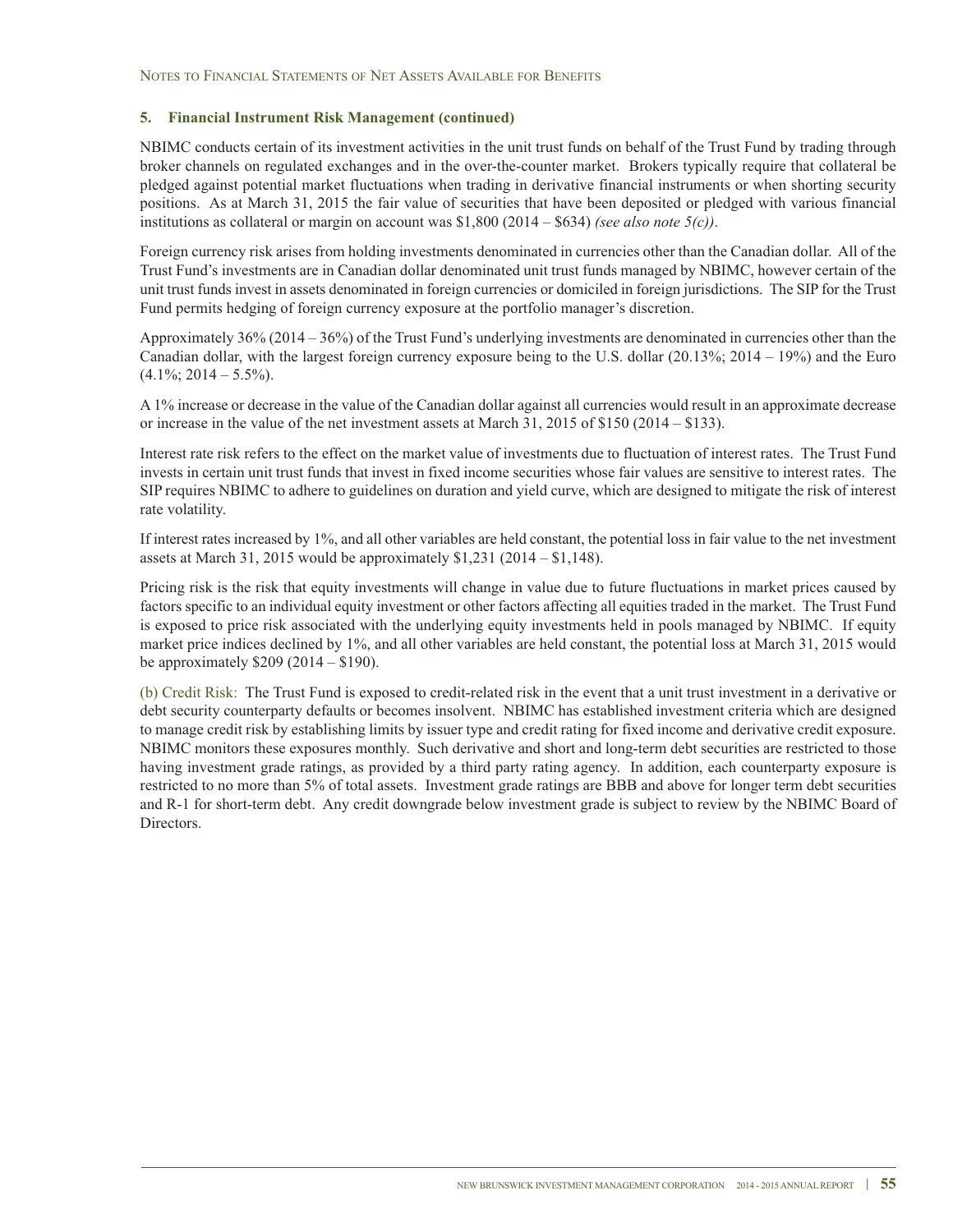The maximum credit exposure for the Trust Fund as at March 31 is as follows:

| (\$ thousands)                                                  |    | 2015   | 2014             |
|-----------------------------------------------------------------|----|--------|------------------|
| <b>Fixed Income:</b>                                            |    |        |                  |
| <b>NBIMC</b> Nominal Bond Fund                                  | \$ | 6,197  | \$<br>5,743      |
| NBIMC Corporate Bond Fund                                       |    | 5,052  | 2,693            |
| NBIMC New Brunswick Fixed Income Opportunity Fund               |    | 53     | 53               |
| NBIMC Money Market Fund                                         |    | 699    | 701              |
| <b>NBIMC Student Investment Fund</b>                            |    | 5      | 5                |
|                                                                 |    | 12,006 | 9,195            |
| <b>Equities:</b>                                                |    |        |                  |
| NBIMC Canadian Equity Index Fund                                |    | 1,235  | 3,376            |
| NBIMC Low Volatility Canadian Equity Fund                       |    | 8      | 3                |
| NBIMC External Canadian Equity Fund                             |    | 1      | 1                |
| NBIMC S&P/TSX Completion Index Fund                             |    |        | $\overline{2}$   |
| NBIMC Canadian Equity Active Long Strategy Fund                 |    | 275    | 408              |
| NBIMC EAFE Equity Index Fund                                    |    | 10     |                  |
| NBIMC EAFE Equity Index Fund - Class N                          |    |        | 25               |
| NBIMC Low Volatility International Equity Fund                  |    | 13     |                  |
| NBIMC Low Volatility International Equity Fund - Class N        |    |        | 6                |
| NBIMC Low Volatility Emerging Markets Equity Fund               |    | 1      |                  |
| NBIMC U.S. Equity Index Fund                                    |    | 5      | $\boldsymbol{7}$ |
| NBIMC Low Volatility U.S. Equity Fund                           |    | 6      | 2                |
|                                                                 |    | 1,554  | 3,830            |
| <b>Inflation Linked Assets:</b>                                 |    |        |                  |
| NBIMC Inflation Linked Securities Fund                          |    | 1,974  | 3,230            |
| NBIMC Canadian Real Estate Fund                                 |    | 38     |                  |
| NBIMC Canadian Real Estate Investment Trust Fund                |    | 4      | $\mathfrak{Z}$   |
| <b>NBIMC</b> International Real Estate Fund                     |    | 3      | $\overline{2}$   |
| NBIMC Infrastructure Fund                                       |    | 37     | 34               |
|                                                                 |    | 2,056  | 3,269            |
| <b>Alternative Investments:</b>                                 |    |        |                  |
| NBIMC North American Market Neutral Fund                        |    | 7      | 1                |
| <b>NBIMC Quantitative Strategies Fund</b>                       |    | 23     | 12               |
| NBIMC New Brunswick and Atlantic Canada Equity Opportunity Fund |    |        | 2                |
| <b>NBIMC Private Equity Fund</b>                                |    | 11     |                  |
|                                                                 |    | 41     | 15               |
| Contributions receivable                                        |    | 29     | 177              |
| Other receivables                                               |    | 20     | 1                |
| Total                                                           | S  | 15,706 | \$<br>16,487     |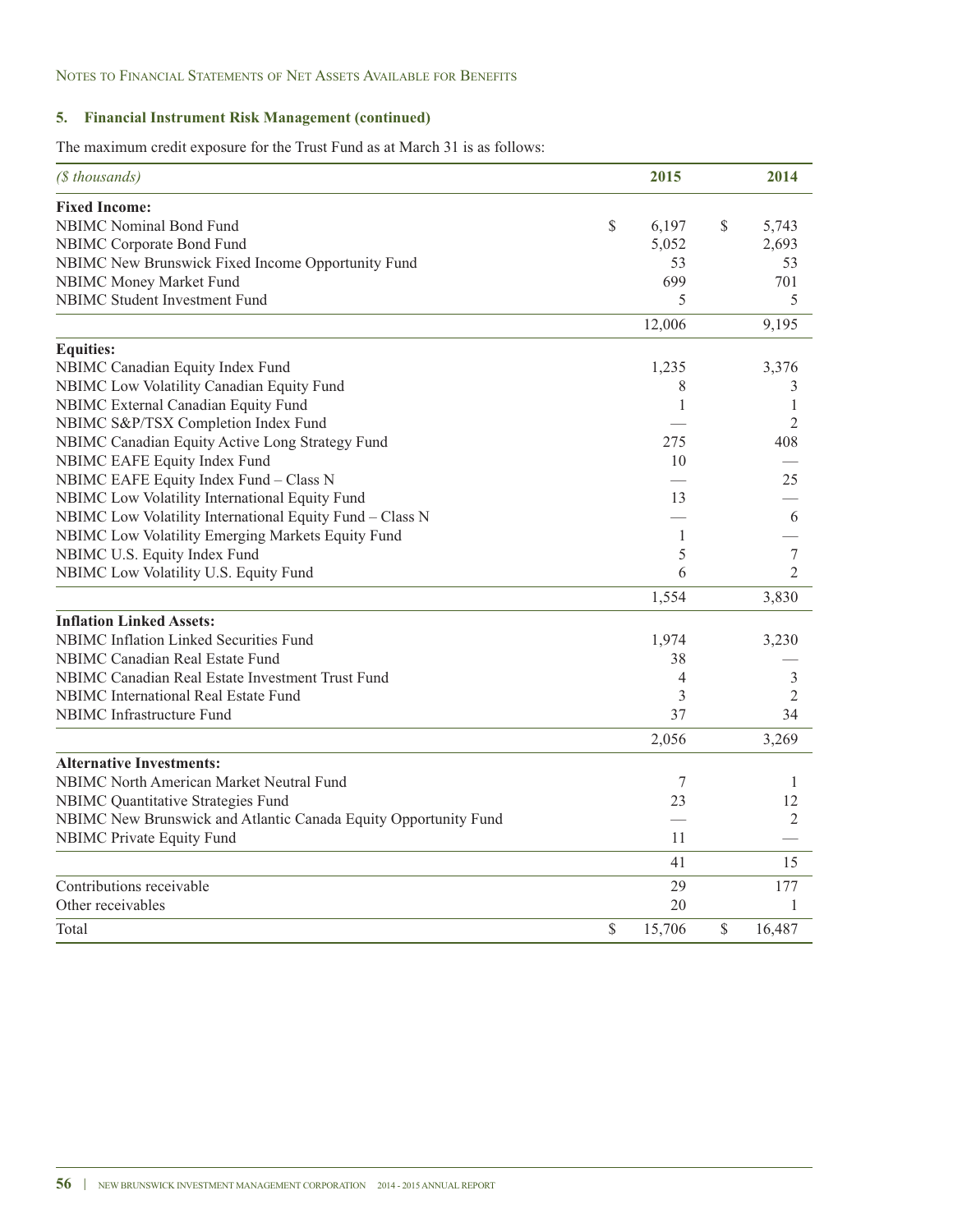| $(S$ thousands) | 2015         | 2014         |
|-----------------|--------------|--------------|
| <b>AAA</b>      | \$<br>4,366  | \$<br>5,331  |
| AA              | 4,373        | 4,871        |
| $\mathbf{A}$    | 4,343        | 4,005        |
| <b>BBB</b>      | 1,417        | 737          |
| $R-1$           | 1,087        | 1,507        |
| Other           | 120          | 36           |
|                 | 15,706<br>\$ | \$<br>16,487 |

The quality of the maximum credit exposure is as follows:

The highest concentration of credit risk at each year end is with Government of Canada bonds.

(c) Liquidity Risk: Liquidity risk is the risk of not having sufficient funds available to meet cash demands. Sources of liquidity include pension contributions collected from the employers and employees as well as redemption of investments in unit trust funds. Uses of liquidity include payments to the plan beneficiaries, plan service providers and purchases of investments in unit trust funds.

The Trust Fund's asset mix is specifically designed to ensure that sufficient liquid assets are available to meet pension benefit obligations as they are required. Other than cash, which includes treasury bills and bankers' acceptances, government bonds are considered the most liquid asset class whereas privately-held debt, equity, real estate and infrastructure investments are considered highly illiquid due to the lack of a readily available market and the longer term to maturity for these investments.

Net liquid assets are defined to include the fair value of all unit trust fund investments excluding those for private equity, private real estate, private infrastructure, New Brunswick regional investments, and the Trust Fund's proportionate share of the fair value of collateral pledged with brokers and counterparties and any unfunded investment commitments. The following table shows the determination of net liquid assets at March 31:

| $(S$ thousands)                                                                |   | 2015    |    | 2014    |
|--------------------------------------------------------------------------------|---|---------|----|---------|
| Net assets available for benefits                                              | S | 42,008  | S  | 37,348  |
| Less: investment in NBIMC New Brunswick Fixed Income Opportunity Fund (note 3) |   | (53)    |    | (52)    |
| Less: non-publicly traded assets in NBIMC Canadian Real Estate Fund (note 3)   |   | (861)   |    | (657)   |
| Less: investment in NBIMC Infrastructure Fund (note 3)                         |   | (352)   |    | (329)   |
| Less: investment in NBIMC New Brunswick and Atlantic Canada Equity             |   |         |    |         |
| Opportunity Fund (note 3)                                                      |   | (98)    |    | (100)   |
| Less: investment in NBIMC Private Equity Fund (note 3)                         |   | (1,667) |    | (1,275) |
| Less: collateral pledged (note $5(a)$ )                                        |   | (1,800) |    | (634)   |
| Less: investment commitments (note 9)                                          |   | (1,283) |    | (1,179) |
| Net liquid assets                                                              |   | 35,894  | \$ | 33,122  |

(d) Securities Lending: The Trust Fund's SIP permits NBIMC to enter into a securities lending arrangement, externally with their securities custodian or internally among the unit trust funds that NBIMC manages, with the objective of enhancing portfolio returns.

Under the external program, the securities custodian, who is an independent third party, may loan securities owned by the unit trust funds to other approved borrowers in exchange for collateral in the form of readily marketable government-backed securities equal to at least 105% of the value of securities on loan and a borrowing fee. NBIMC has restricted the approved borrowers under the external securities lending program to manage exposure to counterparty credit risk. As at March 31, 2015, underlying securities in the amount of \$3,567 (2014 – \$4,392) have been loaned on behalf of the Trust Fund.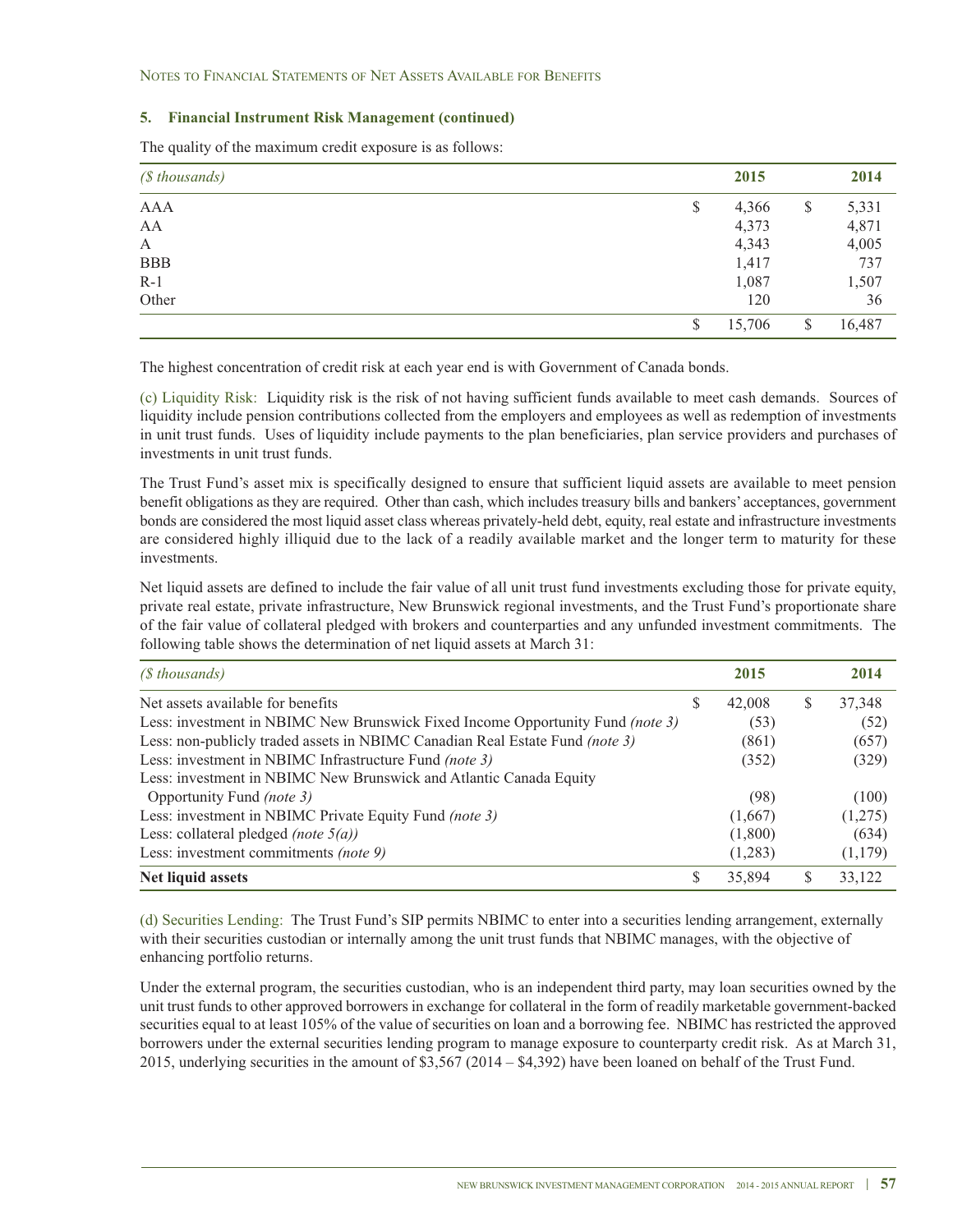Under the internal securities lending program, certain unit trust funds may loan securities to a borrowing unit trust fund subject to an intra-fund collateral management agreement and a borrowing fee. As at March 31, 2015, underlying securities in the amount of \$328 (2014 – \$160) were loaned on behalf of the Trust Fund and \$432 (2014 – \$158) were borrowed.

# **6. Net Investment Income**

Net investment income (loss) by unit trust fund for the year ended March 31, after allocating net gains (losses) on investments, is as follows:

| (\$ thousands)                                                  | 2015        | 2014           |
|-----------------------------------------------------------------|-------------|----------------|
| <b>Fixed Income:</b>                                            |             |                |
| <b>NBIMC</b> Nominal Bond Fund                                  | \$<br>659   | \$<br>43       |
| NBIMC Corporate Bond Fund                                       | 244         | 59             |
| NBIMC New Brunswick Fixed Income Opportunity Fund               | 5           | 1              |
| NBIMC Money Market Fund                                         | 8           | $\overline{4}$ |
| <b>NBIMC Student Investment Fund</b>                            | 1           | 1              |
|                                                                 | 917         | 108            |
| <b>Equities:</b>                                                |             |                |
| NBIMC Canadian Equity Index Fund                                | 481         | 609            |
| NBIMC Low Volatility Canadian Equity Fund                       | 139         | 121            |
| NBIMC External Canadian Equity Fund                             | 141         | 238            |
| NBIMC S&P/TSX Completion Index Fund                             | (14)        | 112            |
| NBIMC Canadian Equity Active Long Strategy Fund                 | 57          | 118            |
| NBIMC External International Equity Fund                        | 142         | 235            |
| NBIMC EAFE Equity Index Fund                                    | 1,827       |                |
| NBIMC EAFE Equity Index Fund - Class N                          | (1,223)     | 1,072          |
| NBIMC Low Volatility International Equity Fund                  | 557         |                |
| NBIMC Low Volatility International Equity Fund - Class N        | (300)       | 203            |
| NBIMC Low Volatility Emerging Markets Equity Fund               | 19          |                |
| NBIMC U.S. Equity Index Fund                                    | 1,031       | 1,061          |
| NBIMC Low Volatility U.S. Equity Fund                           | 388         | 265            |
|                                                                 | 3,245       | 4,034          |
| <b>Inflation Linked Assets:</b>                                 |             |                |
| NBIMC Inflation Linked Securities Fund                          | 457         | (164)          |
| NBIMC Canadian Real Estate Fund                                 | 79          | 57             |
| NBIMC Canadian Real Estate Investment Trust Fund                | 94          | 10             |
| NBIMC International Real Estate Fund                            | 290         | 108            |
| NBIMC Infrastructure Fund                                       | 23          | 12             |
|                                                                 | 943         | 23             |
| <b>Alternative Investments:</b>                                 |             |                |
| NBIMC North American Market Neutral Fund                        | (26)        | 30             |
| <b>NBIMC Quantitative Strategies Fund</b>                       | 78          | 47             |
| NBIMC New Brunswick and Atlantic Canada Equity Opportunity Fund | (2)         | 8              |
| <b>NBIMC Private Equity Fund</b>                                | 250         | 274            |
|                                                                 | 300         | 359            |
| <b>Net investment income</b>                                    | \$<br>5,405 | \$<br>4,524    |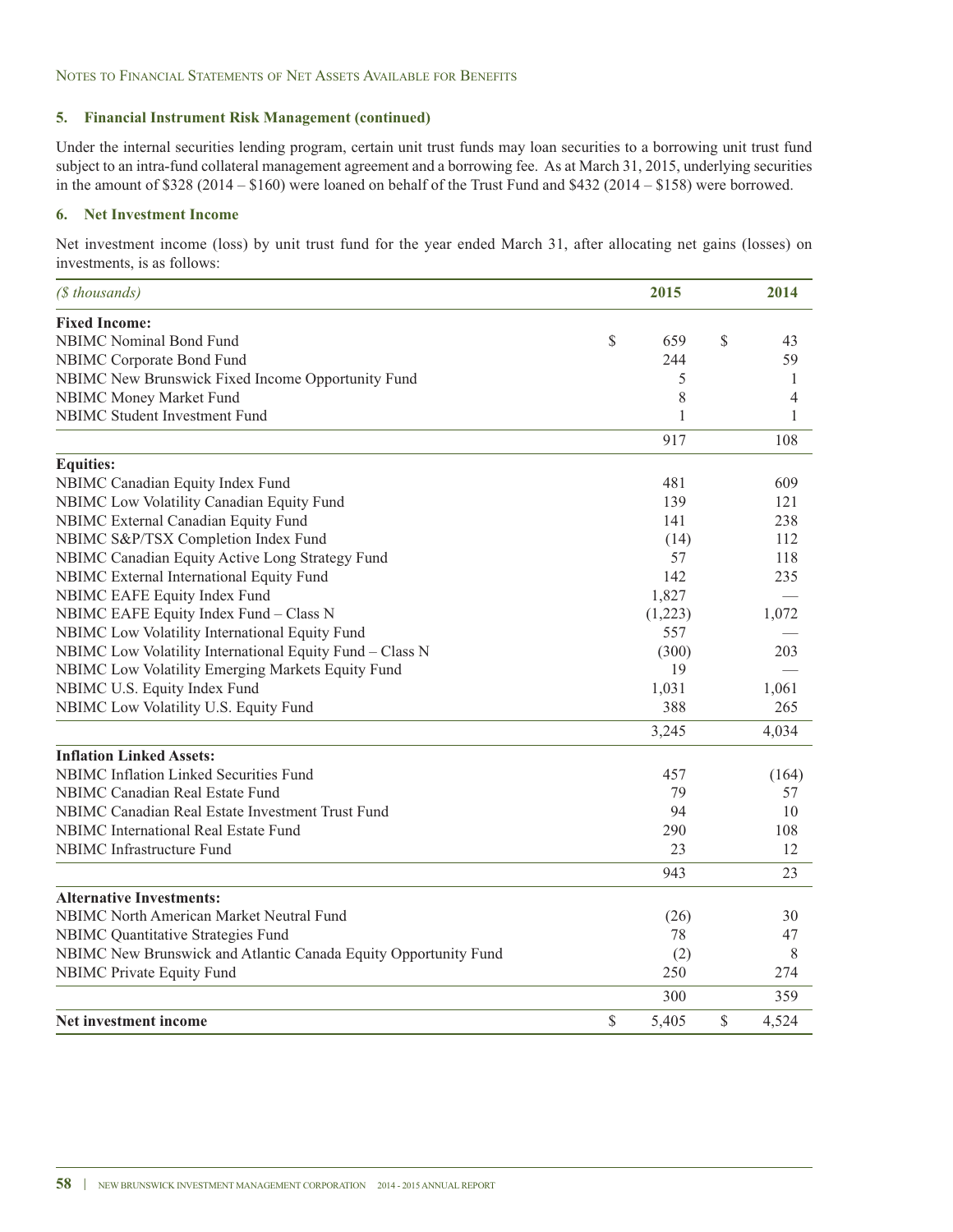# **7. Capital and Annualized Long-Term Returns**

The definition of capital, as it pertains to the Trust Fund, is the net assets available for benefits. For purposes of preparing these special purpose financial statements, net assets available for benefits do not include the pension liabilities and consequently, these financial statements do not purport to show the adequacy of net assets available for benefits to meet the pension obligations.

As required for a defined benefit pension plan, the Trust Fund's objective is to achieve annualized long-term returns that will meet or exceed the investment return assumptions contained in the actuarial valuation for the pension plan. The commentary in Note 3 – *Investments*, Note 4 – *Fair Value of Financial Instruments* and Note 5 - *Financial Instrument Risk Management* provide qualitative descriptions of the investment management process and quality of investments.

Returns are non-GAAP measures. Investment returns are calculated in Canadian dollars on the daily change in net assets measured using either closing market price valuations or estimated fair values where closing market price valuations are not available, excluding external cash flows, divided by the beginning value of net assets, as per the time-weighted rate of return methodology and in accordance with Chartered Financial Analysts' Institute standards.

The most recent actuarial valuation received for the JPA is April 1, 2013. This valuation provides the long-term nominal and inflation adjusted return assumptions. The target long-term nominal investment return assumption contained therein and a summary of the four year and ten year annualized long-term nominal returns for the Trust Fund for the periods ended March 31 are as follows:

|         |                                        | 2015<br><b>Annualized Nominal Returns</b> |         |                                        | 2014<br><b>Annualized Nominal Returns</b> |          |
|---------|----------------------------------------|-------------------------------------------|---------|----------------------------------------|-------------------------------------------|----------|
|         | <b>Actuarial</b><br><b>Requirement</b> | 4 Year                                    | 10 Year | <b>Actuarial</b><br><b>Requirement</b> | 4 Year                                    | 10 Year  |
| Judges' | $6.25\%$                               | $10.50\%$                                 | 7.49%   | $6.60\%$                               | $9.47\%$                                  | $6.93\%$ |

# **8. Related Party Transactions**

The Minister of Finance is the Plan Governor for the PCA and JPA and therefore the Trust Fund is related to the Province of New Brunswick. The Plan Governor is the Plan Sponsor and is responsible for the administration of collections from and payments to the pension plan members and beneficiaries as shown in the Statement of Changes in Net Assets Available for Benefits.

NBIMC, as a Crown Corporation of the Province of New Brunswick and as the Trustee of the Trust Fund, is also a related party to the Trust Fund. The Plan Sponsor and NBIMC charge fees for services rendered to the Trust Fund on a cost recovery basis.

The Trust Fund's investments included in the Statement of Net Assets Available for Benefits are in unit trust funds that are managed by NBIMC. The Trust Fund has an undivided interest in the underlying assets of the unit trust funds *(see note 3)*. In addition, the NBIMC Canadian Real Estate Fund has made certain of its direct and indirect real estate investments using wholly-owned subsidiary company structures.

Included in the investments in the NBIMC unit trust funds are investments in New Brunswick provincial and municipal bonds that are recorded at their fair values as at March 31, 2015 of \$290 (2014 – \$249).

Contributions from employers and employees for the years ended March 31, 2015 and March 31, 2014 are as shown in the Statement of Changes in Net Assets Available for Benefits. Contributions receivable from employers and employees as at March 31, 2015 and March 31, 2014, are as shown in the Statement of Net Assets Available for Benefits.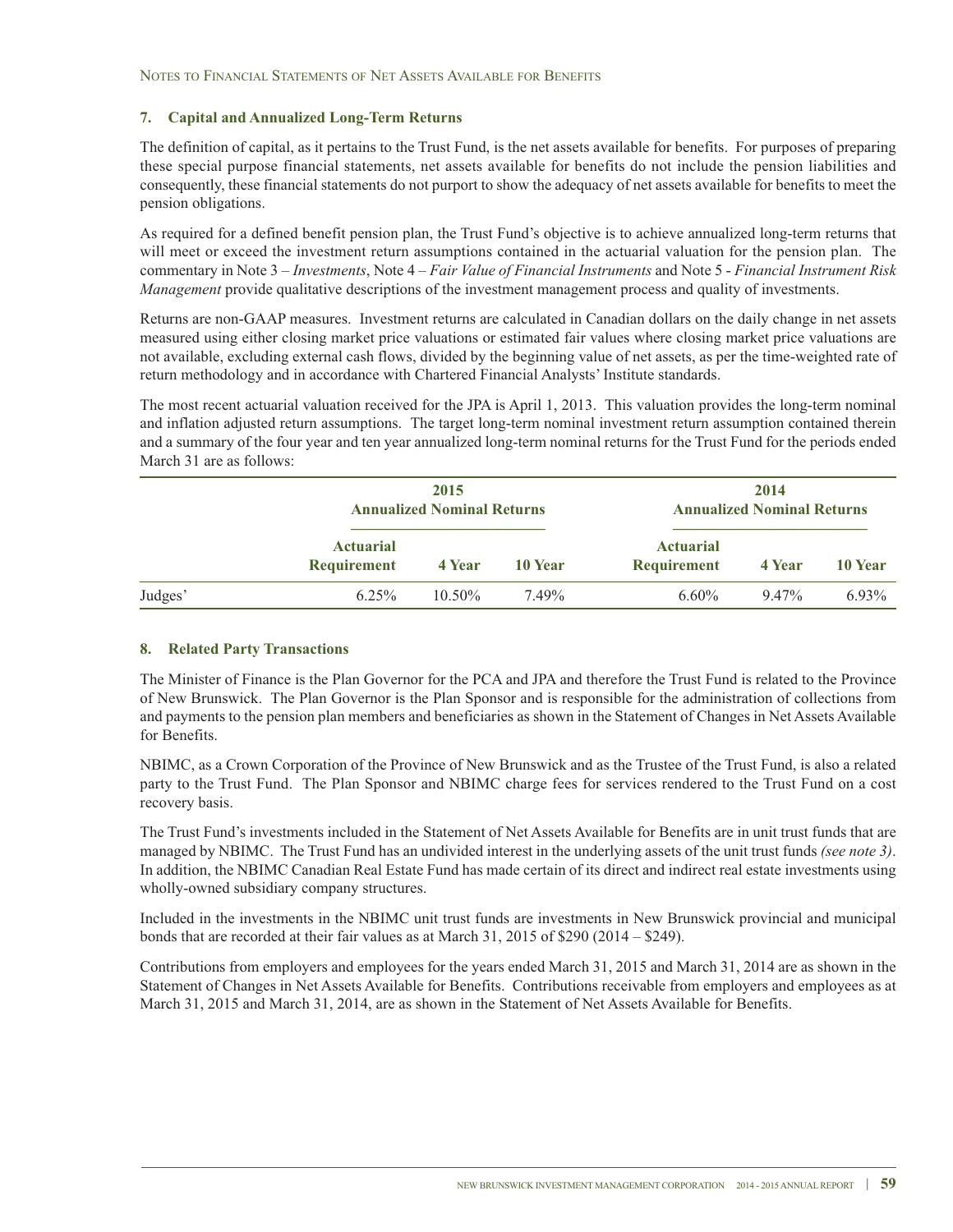NOTES TO FINANCIAL STATEMENTS OF NET ASSETS AVAILABLE FOR BENEFITS

# **8. Related Party Transactions (continued)**

Payments to the Province of New Brunswick for benefits and for pension administration expenses for the years ended March 31, 2015 and March 31, 2014 are as shown in the Statement of Changes in Net Assets Available for Benefits.

Investment management fees charged by NBIMC for the year ended March 31, 2015 were \$54 (2014 – \$36) and are included in investment management fees on the Statement of Changes in Net assets Available for Benefits.

Accounts payable and accrued liabilities as at March 31, 2015 shown in the Statement of Net Assets Available for Benefits include fees payable to NBIMC in the amount of \$11 (2014 – \$9) and expenses for pension administration payable to the Province of New Brunswick in the amount of \$10 (2014 – \$28).

# **9. Commitments**

The NBIMC Canadian Real Estate Fund and the NBIMC Private Equity Fund have committed to enter into investments which may be funded over the next several years in accordance with the terms and conditions agreed to in various partnership agreements. The Trust Fund's share of unfunded commitments is:

| (\$ thousands)                  | 2015  |              | 2014  |
|---------------------------------|-------|--------------|-------|
| NBIMC Canadian Real Estate Fund | 127   |              | 161   |
| NBIMC Private Equity Fund       | 1.156 |              | 1.018 |
|                                 | 1.283 | <sup>S</sup> | 1.179 |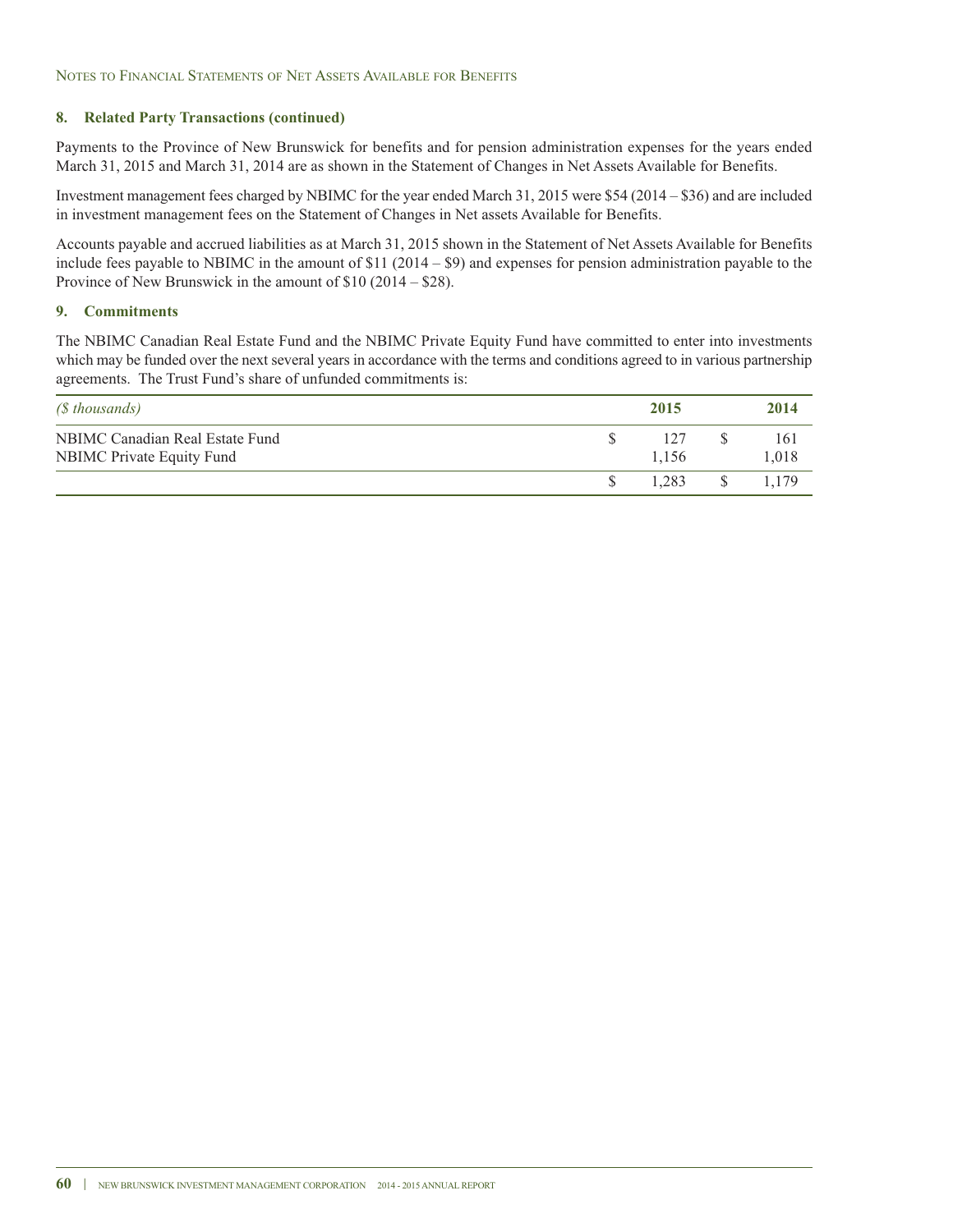# **NEW BRUNSWICK INVESTMENT MANAGEMENT CORPORATION FINANCIAL STATEMENTS**

**March 31, 2015**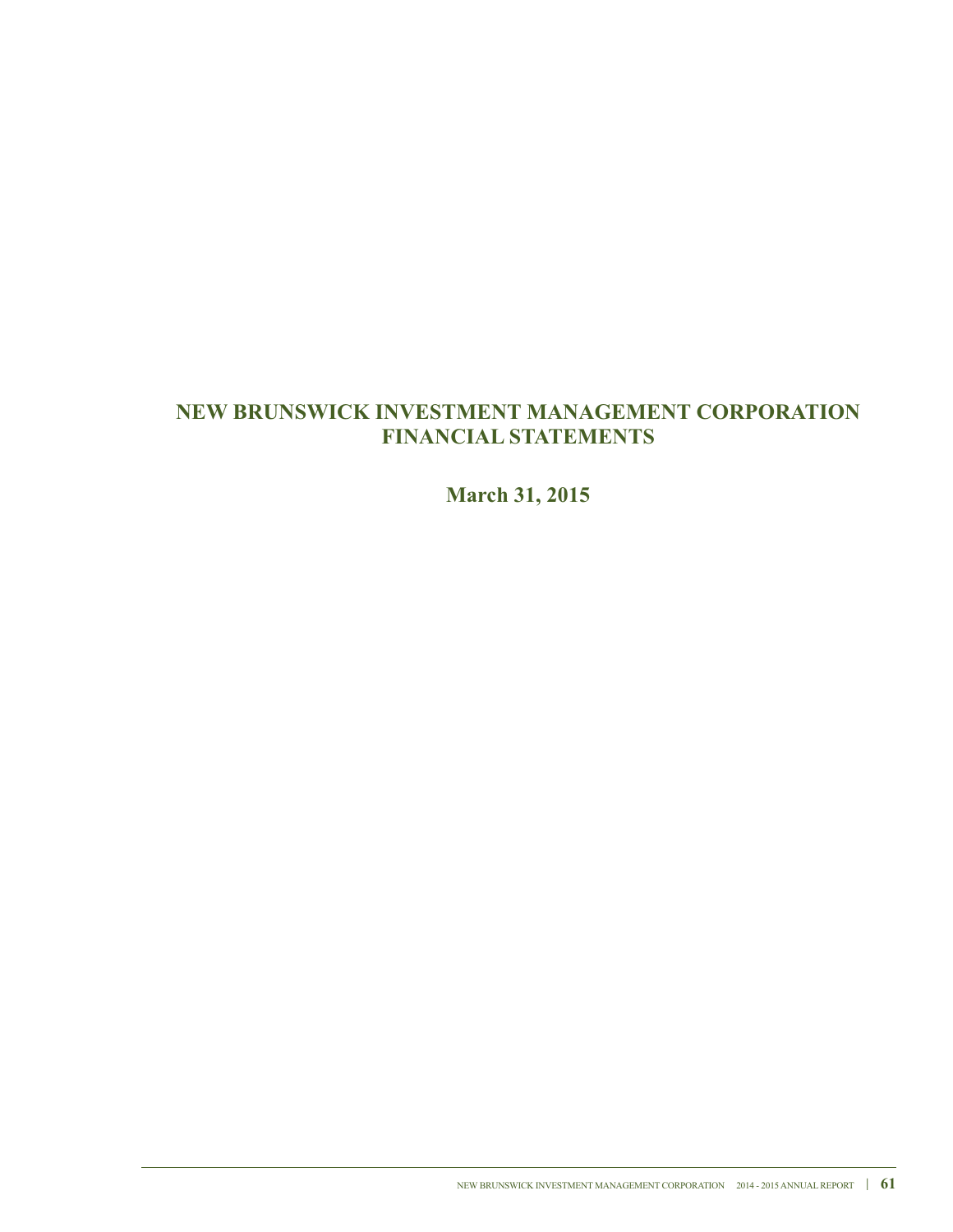# **INDEPENDENT AUDITORS' REPORT**

# To the Directors of New Brunswick Investment Management Corporation

We have audited the accompanying financial statements of New Brunswick Investment Management Corporation, which comprise the statement of financial position as at March 31, 2015, the statements of operations and changes in accumulated surplus (deficit), changes in net debt and its cash flow for the year then ended, and notes, comprising a summary of significant accounting policies and other explanatory information.

# *Management's Responsibility for the Financial Statements*

Management is responsible for the preparation and fair presentation of these financial statements in accordance with Canadian public sector accounting standards, and for such internal control as management determines is necessary to enable the preparation of financial statements that are free from material misstatement, whether due to fraud or error.

# *Auditors'Responsibility*

Our responsibility is to express an opinion on these financial statements based on our audit. We conducted our audit in accordance with Canadian generally accepted auditing standards. Those standards require that we comply with ethical requirements and plan and perform the audit to obtain reasonable assurance about whether the financial statements are free from material misstatement.

An audit involves performing procedures to obtain audit evidence about the amounts and disclosures in the financial statements. The procedures selected depend on our judgment, including the assessment of the risks of material misstatement of the financial statements, whether due to fraud or error. In making those risk assessments, we consider internal control relevant to the entity's preparation and fair presentation of the financial statements in order to design audit procedures that are appropriate in the circumstances, but not for the purpose of expressing an opinion on the effectiveness of the entity's internal control. An audit also includes evaluating the appropriateness of accounting policies used and the reasonableness of accounting estimates made by management, as well as evaluating the overall presentation of the financial statements.

We believe that the audit evidence we have obtained is sufficient and appropriate to provide a basis for our audit opinion.

# *Opinion*

In our opinion, the financial statements present fairly, in all material respects, the financial position of New Brunswick Investment Management Corporation as at March 31, 2015, and its results of operations and changes in accumulated surplus (deficit), changes in net debt and cash flow for the year then ended in accordance with Canadian public sector accounting standards.

 $k$ *PMG 14P* 

Chartered Professional Accountants June 8, 2015 Fredericton, Canada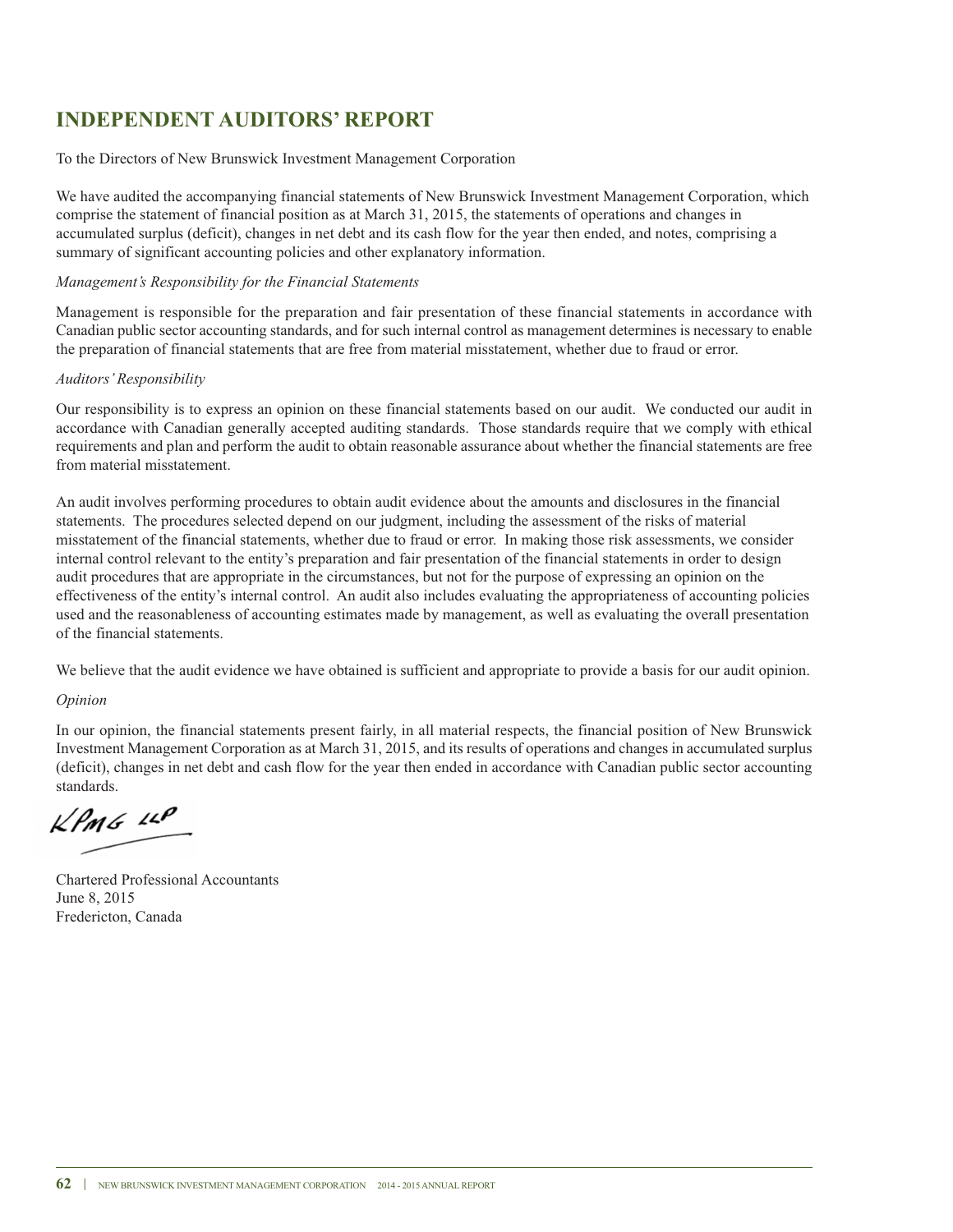# **NEW BRUNSWICK INVESTMENT MANAGEMENT CORPORATION**

**Statement of Financial Position**

As at March 31, 2015 *(in thousands of Canadian dollars)*

|                                          | 2015     | 2014       |
|------------------------------------------|----------|------------|
| <b>FINANCIAL ASSETS</b>                  |          |            |
| Cash                                     | \$<br>53 | \$<br>82   |
| Accounts receivable                      | 2,736    | 2,542      |
| Other receivables                        | 2        | 67         |
| Total financial assets                   | 2,791    | 2,691      |
| <b>FINANCIAL LIABILITIES</b>             |          |            |
| Accounts payable and accrued liabilities | 3,164    | 2,987      |
| Supplemental pension (note 5)            | 360      | 368        |
| Employee future benefits (note 6)        | 64       | 59         |
| Total financial liabilities              | 3,588    | 3,414      |
| <b>NET DEBT</b>                          | (797)    | (723)      |
| <b>NON-FINANCIAL ASSETS</b>              |          |            |
| Tangible capital assets (note 3)         | 450      | 347        |
| Prepaid expenses                         | 355      | 282        |
| Total non-financial assets               | 805      | 629        |
| <b>ACCUMULATED SURPLUS (DEFICIT)</b>     | \$<br>8  | \$<br>(94) |
|                                          |          |            |

Contractual obligations and contingencies *(note 4)* Indemnifications *(note 9) See accompanying notes to financial statements*

Approved on behalf of the Board:

Will work

Michael W. Walton Chairman of the Board President and Chairman of the Board

President and Chief Executive Officer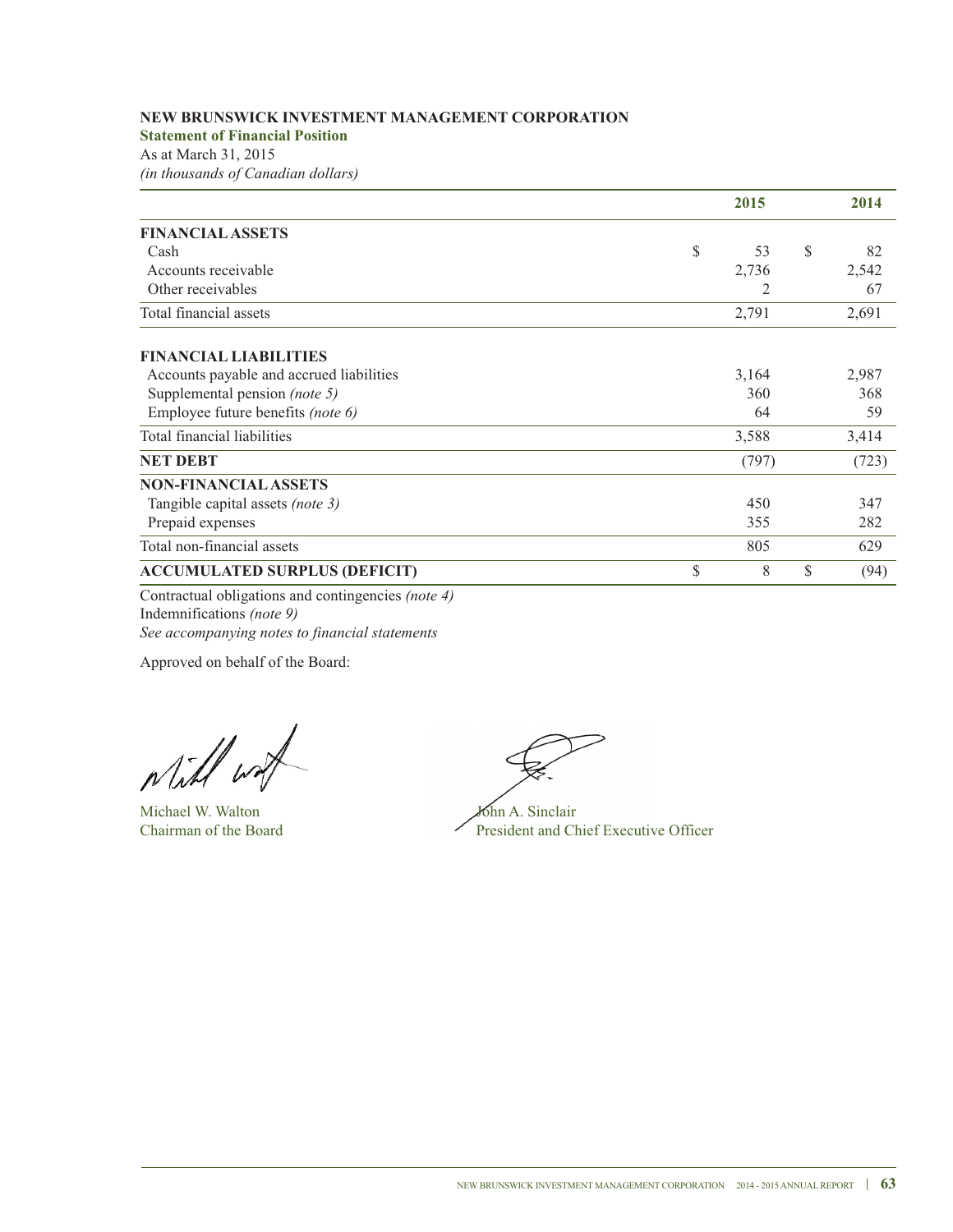# **NEW BRUNSWICK INVESTMENT MANAGEMENT CORPORATION**

**Statement of Operations and Changes in Accumulated Deficit**

For the year ended March 31, 2015 *(in thousands of Canadian dollars)*

|                                                   | <b>Budget</b><br>2015<br>(note 8) |    | Actual<br>2015 | <b>Actual</b><br>2014 |
|---------------------------------------------------|-----------------------------------|----|----------------|-----------------------|
| <b>REVENUE</b>                                    |                                   |    |                |                       |
| Investment management fees                        | \$<br>10,810                      | \$ | 11,140         | \$<br>10,257          |
| Other                                             |                                   |    | 2              | 2                     |
| Total revenue                                     | 10,810                            |    | 11,142         | 10,259                |
| <b>EXPENSES</b>                                   |                                   |    |                |                       |
| Salaries and benefits <i>(note 8)</i>             | 7,363                             |    | 8,099          | 7,422                 |
| Information systems                               | 1,591                             |    | 1,655          | 1,491                 |
| Office and business                               | 659                               |    | 408            | 377                   |
| Professional services                             | 624                               |    | 434            | 478                   |
| Office rent                                       | 336                               |    | 304            | 307                   |
| Amortization of tangible capital assets           | 201                               |    | 140            | 107                   |
| <b>Total expenses</b>                             | 10,774                            |    | 11,040         | 10,182                |
| <b>ANNUAL SURPLUS</b>                             | \$<br>36                          | \$ | 102            | \$<br>77              |
| <b>ACCUMULATED DEFICIT, beginning of year</b>     | \$<br>(94)                        | S  | (94)           | \$<br>(171)           |
| Annual surplus                                    | 36                                |    | 102            | 77                    |
| <b>ACCUMULATED SURPLUS (DEFICIT), end of year</b> | \$<br>(58)                        | \$ | 8              | \$<br>(94)            |

*See accompanying notes to financial statements*

# **NEW BRUNSWICK INVESTMENT MANAGEMENT CORPORATION**

# **Statement of Changes in Net Debt**

For the year ended March 31, 2015 *(in thousands of Canadian dollars)*

|                                         |    | <b>Budget</b><br>2015<br>(note 8) |   | <b>Actual</b><br>2015 | <b>Actual</b><br>2014 |
|-----------------------------------------|----|-----------------------------------|---|-----------------------|-----------------------|
| NET DEBT, BEGINNING OF YEAR             | \$ | (723)                             | S | (723)                 | \$<br>(679)           |
| <b>CHANGES IN YEAR</b>                  |    |                                   |   |                       |                       |
| Annual surplus                          |    | 36                                |   | 102                   | 77                    |
| Purchases of tangible capital assets    |    | (237)                             |   | (243)                 | (183)                 |
| Amortization of tangible capital assets |    | 201                               |   | 140                   | 107                   |
| Net change in prepaid expenses          |    |                                   |   | (73)                  | (45)                  |
| <b>INCREASE IN NET DEBT</b>             |    |                                   |   | (74)                  | (44)                  |
| <b>NET DEBT, END OF YEAR</b>            | S  | (723)                             | S | (797)                 | \$<br>(723)           |

*See accompanying notes to financial statements*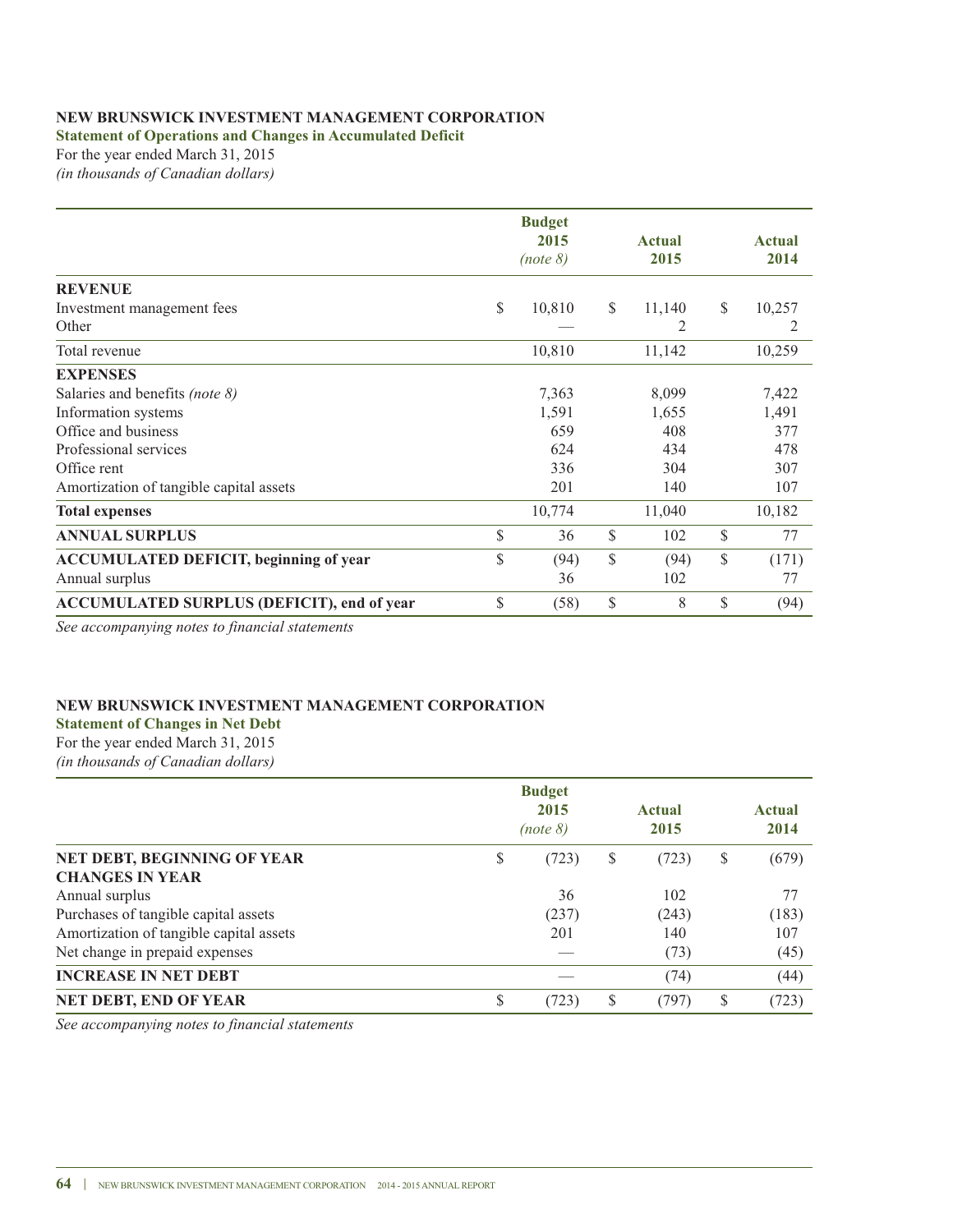# **NEW BRUNSWICK INVESTMENT MANAGEMENT CORPORATION**

#### **Statement of Cash Flow**

For the year ended March 31, 2015 *(in thousands of Canadian dollars)*

|                                                      | 2015      | 2014     |
|------------------------------------------------------|-----------|----------|
| <b>OPERATING ACTIVITIES</b>                          |           |          |
| <b>Annual surplus</b>                                | \$<br>102 | \$<br>77 |
| Non cash items:                                      |           |          |
| Amortization of tangible capital assets              | 140       | 107      |
| (Increase) decrease in accounts receivable           | (194)     | 35       |
| Decrease (increase) in other receivables             | 65        | (117)    |
| Increase in accounts payable and accrued liabilities | 177       | 796      |
| Increase in supplemental pension                     | 16        | 18       |
| Increase in employee future benefits                 | 5         | 171      |
| Increase in prepaid expenses                         | (73)      | (45)     |
| Net cash from operating activities                   | 238       | 1,042    |
| <b>CAPITAL ACTIVITIES</b>                            |           |          |
| Purchases of tangible capital assets                 | (243)     | (183)    |
| Net cash used in capital activities                  | (243)     | (183)    |
| <b>FINANCING ACTIVITIES</b>                          |           |          |
| Payment of supplemental pension                      | (24)      | (24)     |
| Payment of retirement allowance                      |           | (842)    |
| Net cash used in financing activities                | (24)      | (866)    |
| DECREASE IN CASH DURING YEAR                         | (29)      | (7)      |
| Cash, beginning of year                              | 82        | 89       |
| <b>CASH, END OF YEAR</b>                             | \$<br>53  | \$<br>82 |

*See accompanying notes to financial statements*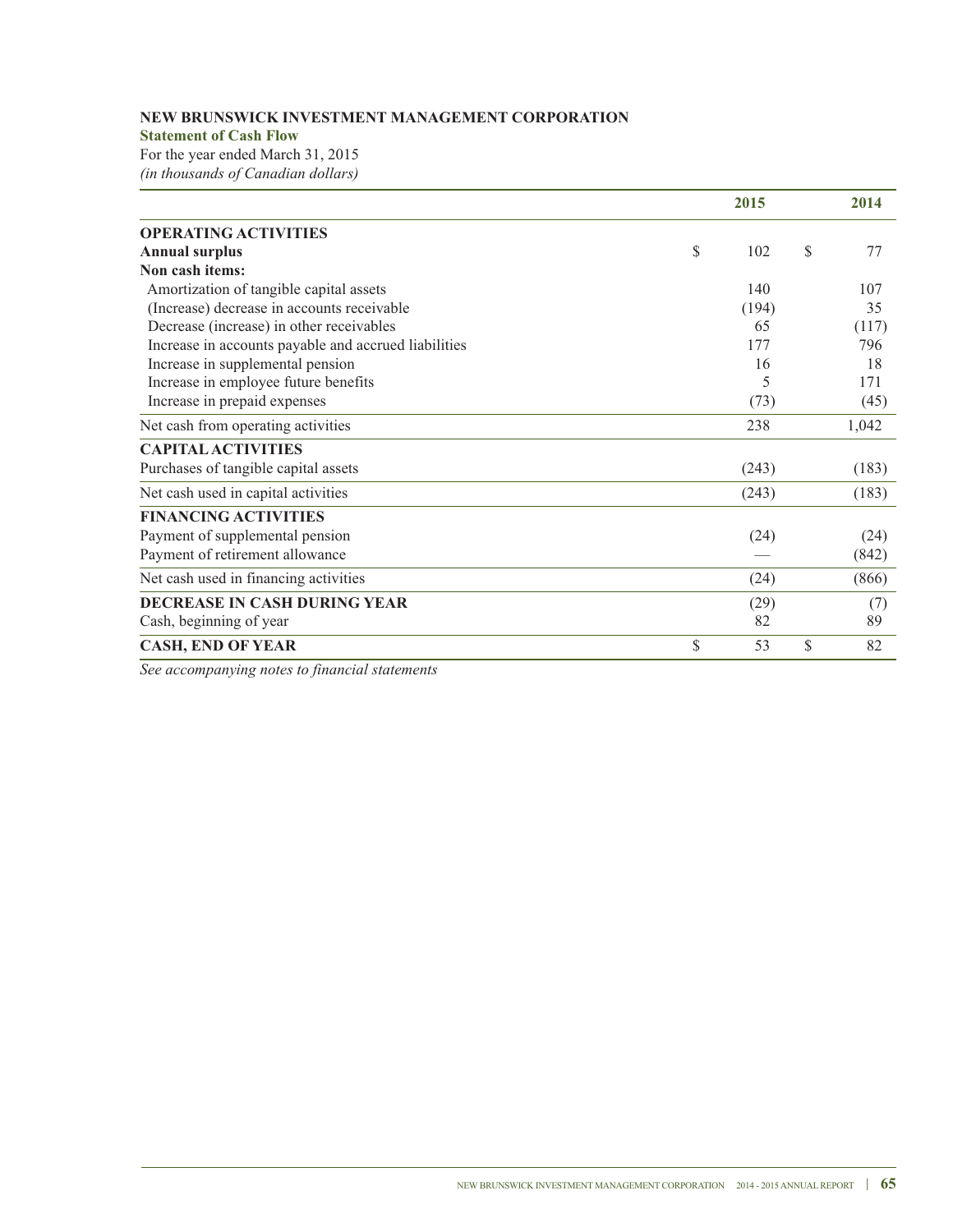#### **1. Nature of Operations**

New Brunswick Investment Management Corporation ("NBIMC") was established pursuant to the *New Brunswick Investment Management Corporation Act* which was proclaimed on March 11, 1996.

NBIMC is a non-share capital corporation. NBIMC recovers all operating expenses and capital expenditures on a cost recovery basis. As a crown corporation, NBIMC is exempt from federal and provincial income taxes.

NBIMC's legislated mandate is to:

- Act as trustee for the Provincial Court Judges' Pension Trust Account Fund ("the Trust Fund");
- Provide investment counseling services and services for certain other trust funds;
- Promote the development of the financial services industry and capital markets in the Province of New Brunswick;
- Have regard to investment opportunities in the Province of New Brunswick in developing its investment policies; and
- Carry out such other activities or duties as may be authorized or required by the Act or as the Lieutenant-Governor in Council may direct.

At March 31, 2015, the estimated market value of assets managed by NBIMC was \$13.0 billion (2014 – \$11.6 billion). These assets are substantially held in separate pooled fund unit trust entities, managed by NBIMC. NBIMC does not consolidate the financial results of the Funds or the pooled funds with these corporate financial statements.

# **2. Significant Accounting Policies**

These financial statements have been prepared in accordance with Canadian public sector accounting standards for other government organizations. Certain comparative information has been reclassified from that previously presented to conform to the financial statement presentation adopted in the current year.

The significant accounting policies used in the preparation of these financial statements are as follows:

*(a) Revenue recognition*

Fees for services are recognized in revenue as services are performed and collection is probable.

# *(b) Tangible capital assets*

Tangible capital assets are recorded at acquisition cost less accumulated amortization. Tangible capital assets are amortized over their estimated useful lives, calculated on a straight-line basis, using the following rates:

| Computer equipment      | - 3 years                       |
|-------------------------|---------------------------------|
| Furniture and equipment | $-5$ to 12.5 years              |
| Leasehold improvements  | - over the remaining lease term |

Tangible capital assets are reviewed for impairment whenever events or changes in circumstances indicate that their value of future economic benefits is less than their carrying amount. Useful lives are assessed annually and revisions to the useful life are made as required.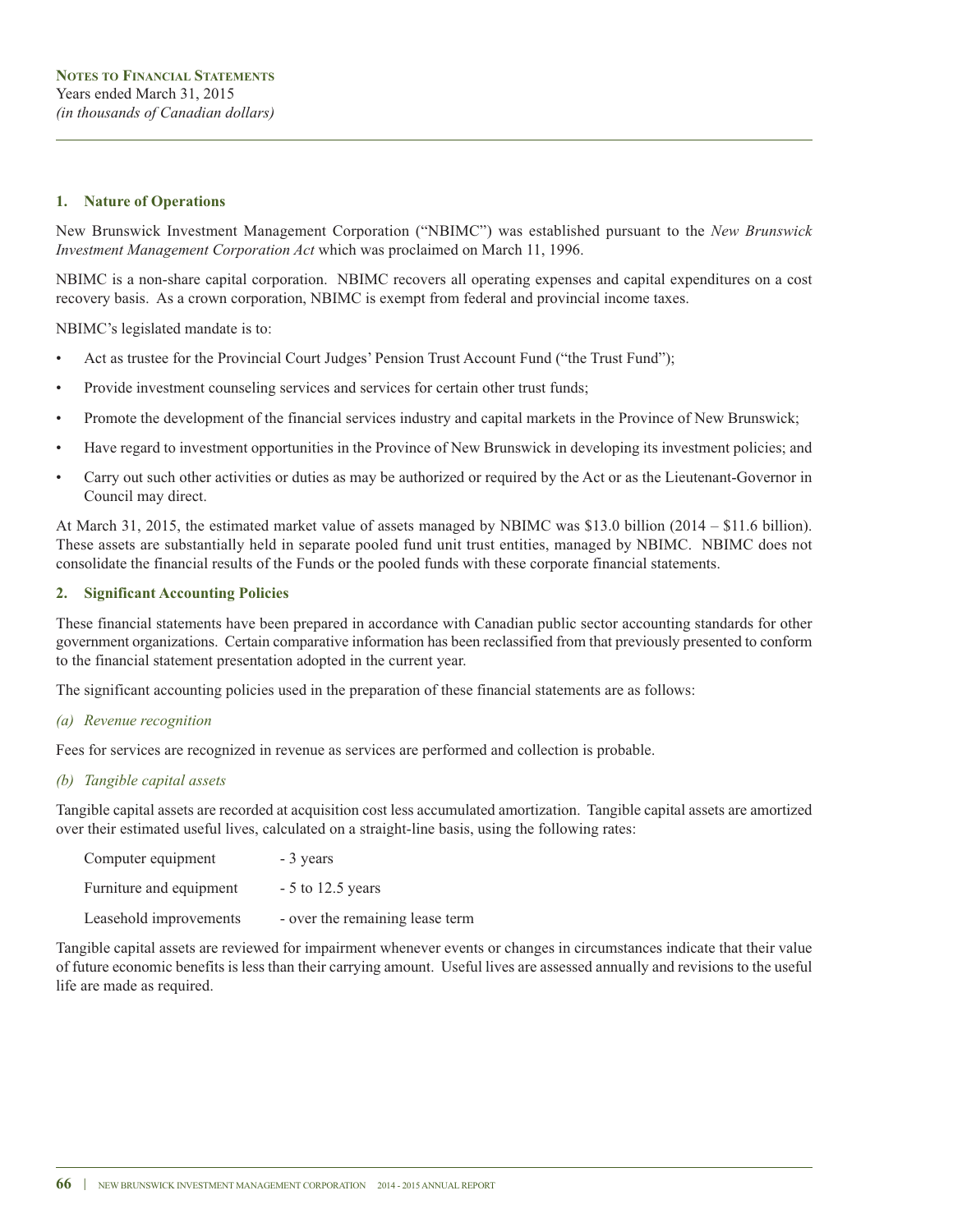# **2. Significant Accounting Policies (continued)**

#### *(c) Employee future benefits*

(i) Pension benefits:

Since January 1, 2014, full-time employees of NBIMC are covered by the Public Service Shared Risk Plan ("PSSRP") of the Province of New Brunswick. The PSSRP is a contributory target benefit plan. Prior to January 1, 2014, NBIMC full time employees were covered by the Public Service Superannuation Act, a contributory defined benefit multi-employer plan. NBIMC has no direct liability or entitlement to any unfunded liability or surplus in either plan.

(ii) Sick leave benefits:

NBIMC provides a sick leave benefit for eligible employees that accumulate but do not vest. The benefits accrue over the estimated service life of the employees and are expensed according to actuarial estimates and assumptions.

### *(d) Financial instruments*

Financial instruments are contracts that establish rights and obligations to receive or deliver economic benefits. Financial assets consist of cash and accounts and other receivables. Financial liabilities include accounts payable and accrued liabilities. The determination of fair value is dependent upon the use of measurement inputs with varying degrees of subjectivity. The level of subjectivity can be classified and is referred to as the fair value hierarchy. Cash is recorded at fair value and is grouped into Level 1 fair value hierarchy. Accounts and other receivables are measured at the lower of amortized cost and net recoverable amount. Accounts payable and accrued liabilities are measured at amortized cost.

*(e) Measurement uncertainty*

Measurement uncertainty is uncertainty in the determination of the amount at which an item is recognized or disclosed in financial statements. Such uncertainty exists when there is a variance between the recognized or disclosed amount and another reasonably possible amount. Examples of such uncertainty include the determination of the estimated useful life and selection of rates of amortization of tangible capital assets *(note 3)*, the estimated actuarial liability for supplemental pension *(note 5)* and the actuarial estimates and assumptions used for the valuation of employee future benefits *(note 6)*.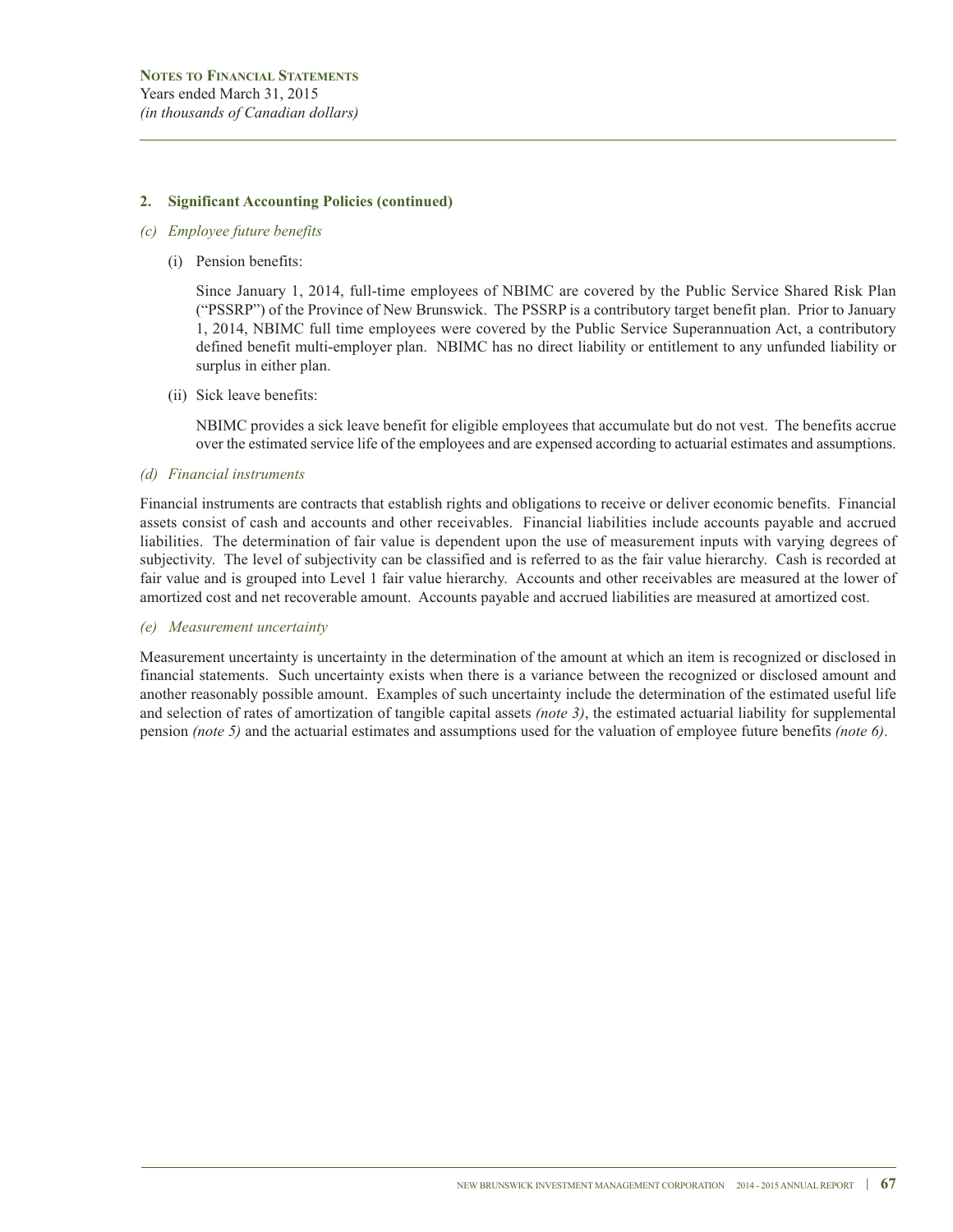# **3. Tangible Capital Assets**

|                                  |              | <b>Computer</b><br>equipment |    | <b>Furniture and</b><br>equipment |    | <b>Leasehold</b><br><b>Improvements</b> |    | <b>March 31, 2015</b><br><b>Total</b> |
|----------------------------------|--------------|------------------------------|----|-----------------------------------|----|-----------------------------------------|----|---------------------------------------|
| Cost                             |              |                              |    |                                   |    |                                         |    |                                       |
| Opening balance                  | $\mathbb{S}$ | 1,084                        | \$ | 422                               | S  | 414                                     | \$ | 1,920                                 |
| Purchases                        |              | 204                          |    | 28                                |    | 11                                      |    | 243                                   |
| Disposals                        |              | (30)                         |    |                                   |    |                                         |    | (30)                                  |
| Closing balance                  |              | 1,258                        |    | 450                               |    | 425                                     |    | 2,133                                 |
| <b>Accumulated amortization</b>  |              |                              |    |                                   |    |                                         |    |                                       |
| Opening accumulated amortization |              | 879                          |    | 352                               |    | 342                                     |    | 1,573                                 |
| Amortization expense             |              | 119                          |    | 12                                |    | 9                                       |    | 140                                   |
| Disposals                        |              | (30)                         |    |                                   |    |                                         |    | (30)                                  |
| Closing accumulated amortization |              | 968                          |    | 364                               |    | 351                                     |    | 1,683                                 |
| Net book value                   | \$           | 290                          | S  | 86                                | \$ | 74                                      | S  | 450                                   |

|                                  |    | <b>Computer</b><br>equipment |    | <b>Furniture and</b><br>equipment |    | Leasehold<br><b>Improvements</b> |    | <b>March 31, 2014</b><br><b>Total</b> |
|----------------------------------|----|------------------------------|----|-----------------------------------|----|----------------------------------|----|---------------------------------------|
| Cost                             |    |                              |    |                                   |    |                                  |    |                                       |
| Opening balance                  | S  | 932                          | S  | 398                               | S  | 407                              | S  | 1,737                                 |
| Purchases                        |    | 152                          |    | 24                                |    |                                  |    | 183                                   |
| Closing balance                  |    | 1,084                        |    | 422                               |    | 414                              |    | 1,920                                 |
| <b>Accumulated amortization</b>  |    |                              |    |                                   |    |                                  |    |                                       |
| Opening accumulated amortization |    | 793                          |    | 340                               |    | 333                              |    | 1,466                                 |
| Amortization expense             |    | 86                           |    | 12                                |    | 9                                |    | 107                                   |
| Closing accumulated amortization |    | 879                          |    | 352                               |    | 342                              |    | 1,573                                 |
| Net book value                   | \$ | 205                          | \$ | 70                                | \$ | 72                               | \$ | 347                                   |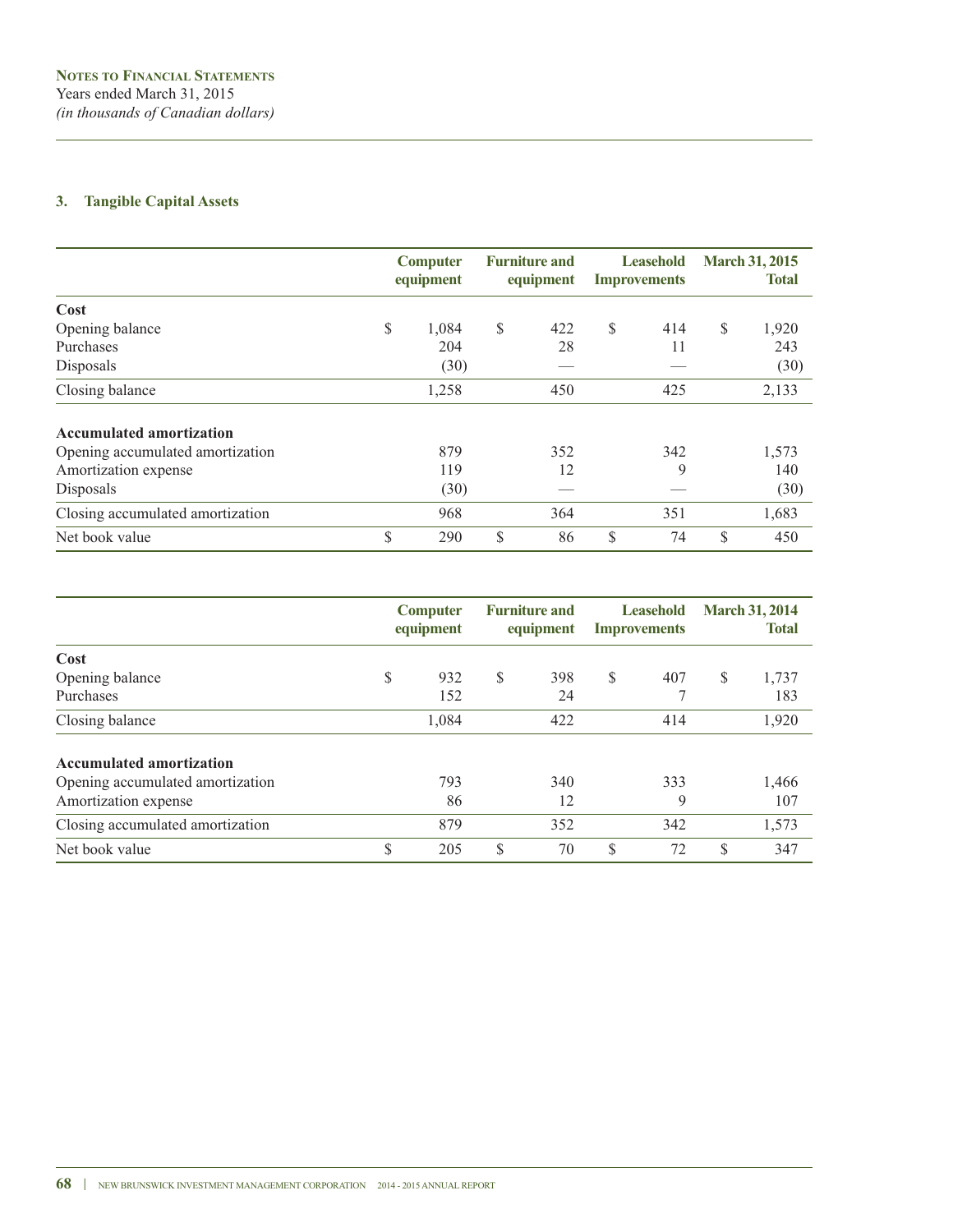# **4. Contractual Obligations and Contingencies**

NBIMC leases its premises under a ten year operating lease which expires on January 31, 2022. The future minimum lease payments are \$256 per annum. Upon signing, NBIMC received a lease inducement in the amount of \$25 which is being amortized to office rent expense in the Statement of Operations on a straight-line basis over the term of the lease. A first charge on the leasehold improvements, furniture and equipment has been pledged to the landlord as collateral for the lease inducement.

The lease contains two possible early termination clauses which would result in a retroactive increase to the minimum lease payments made to reflect the shorter lease term. Early termination would also trigger repayment of the unamortized balance of the lease inducement.

# **5. Supplemental Pension**

NBIMC has an estimated liability of \$360 (2014 – \$368) for special supplemental pension relating to past service awarded during 2003-2004. This amount is equivalent to the commuted value of the expected payments. The ultimate cost to NBIMC will vary based on the rise in the consumer price index and demographic factors. Changes in the expected liability are recorded in the period the change occurs. Payments to date and future payments will be received from an increase in the fees charged to the Funds. NBIMC expects to make payments in the amount of \$25 within the next twelve months.

# **6. Employee Future Benefits**

#### *a) Pension*

For the year ended March 31, 2015, NBIMC expensed contributions of \$587 under the terms of the PSSRP pension plan  $(2014 - $439)$ .

#### *b) Sick leave*

Full-time employees are provided a sick leave benefit that accumulates at a rate of 1.25 days per month to a maximum of 240 days. An employee can take a sick leave with pay for an amount of time equal to the accumulated sick leave or can be granted up to a maximum of 15 working days of pay if the employee does not have enough sick leave and is expected to be able to return to work within a short time. This is an unfunded program with no specific assets segregated to meet the obligations when they come due.

The significant assumptions used for the valuation of the sick leave benefit for the year ended March 31, 2015 were:

|                         | 2015                                       | 2014     |  |  |  |
|-------------------------|--------------------------------------------|----------|--|--|--|
| Annual discount rate    | $2.67\%$                                   | $3.85\%$ |  |  |  |
| Annual salary increases | $2.55\%$                                   | $2.75\%$ |  |  |  |
| Mortality               | None                                       | None     |  |  |  |
| Retirement age          | 62                                         | 62       |  |  |  |
| Actuarial cost method   | Projected Unit Credit pro-rated on service |          |  |  |  |

For purposes of the actuarial valuation, the assumption for the net excess (over 15 days) utilization rate of sick leave is  $0 - 1.3$  days depending upon the individual's age.